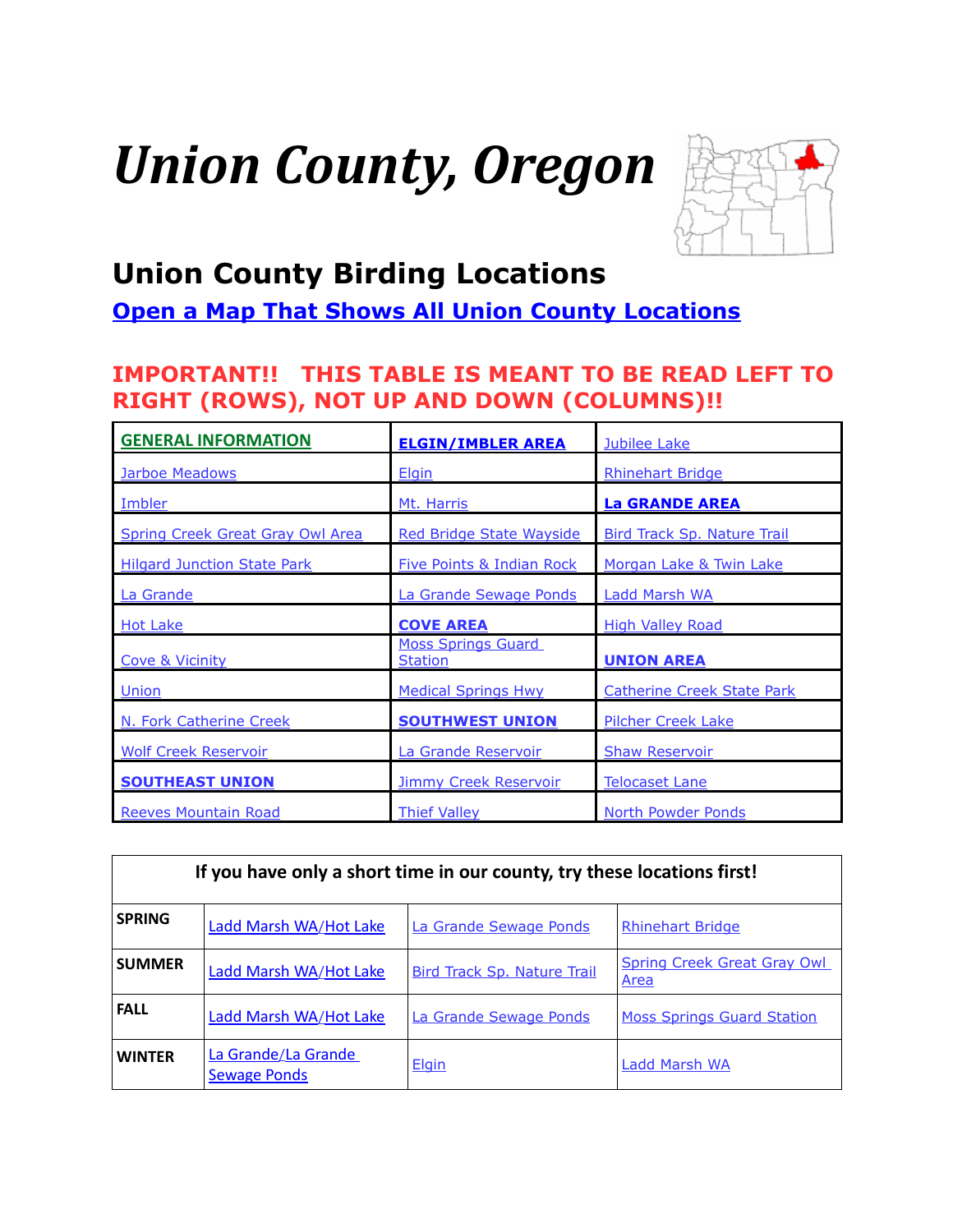<span id="page-1-2"></span>**Authors/Editors**: Chuck Gates, Cathy Nowak, Dan Heyerly, Dave Trochlell, Mike Denny, Linda Fink **County Seat**: LaGrande **County Size**: 2,039 Square Miles **High Elevation** : Eagle Cap (9,572 feet) **Rarities** : Gyrfalcon, Stilt Sandpiper, White-winged Dove, Yellow-billed Cuckoo, Northern Hawk-Owl, Black Swift, Broad-tailed Hummingbird, Yellowbellied Sapsucker, Red-bellied Woodpecker, Scissor-tailed Flycatcher, Northern Mockingbird, Brown Thrasher, Tennessee Warbler, Hooded Warbler, Rose-breasted Grosbeak, Brambling **Top County Lister** : Trent Bray (286) Year List Record : Trent Bray 2013 (259) **County Contact Person**: Email [Cathy Nowak](mailto:Cathy.Nowak@state.or.us) **[return to the top](#page-0-0)**

## <span id="page-1-1"></span>**ELGIN/IMBLER AREA**

### <span id="page-1-0"></span>**Jubilee Lake [return to the top](#page-0-0)**

DeLorme (copyright 2001) Pg 87 A-5 DeLorme (copyright 2008) Pg 75 B-6 geographic coordinates 45°49'51.2"N 117°57'55.7"W [\(45.830887, -117.965465\)](https://www.google.com/maps/place/45%C2%B049)

#### [View A Google Map](http://maps.google.com/maps/ms?hl=en&ie=UTF8&msa=0&ll=45.834899,-117.940121&spn=0.051787,0.154324&z=13&msid=108036481085398338899.0004780b2deb3161f1678)

**Location:** From Elgin, take Hwy 204 west (toward Tollgate) to USFS Rd. 64 and turn east. Follow the 64 road to the sign for Jubilee Lake. Turn right at sign into campground or continue straight to "semi-dispersed" sites on right. This is one of the most popular lakes in the Umatilla National Forest but it is remote enough to provide good birding. It's an excellent place to combine a birding and camping trip.

**Habitat and Birds:** Tall pines and riparian areas. Waterfowl here might include Barrow's Goldeneye and Hooded Merganser. Grebes and Loons may visit in spring and summer. Look for mountain species like grouse, Accipiters, Vaux's Swift, Rufous & Calliope Hummingbirds. Woodpeckers include Hairy, Northern Flicker, Red-naped Sapsucker, Downy, and Pileated. Red and Whitebreasted Nuthatches are common as are Mountain Chickadees and Brown Creeper. Flycatchers include Dusky, Hammond's, and "Western" (the distribution of Cordilleran and Pacific-slope Flycatcher is uncertain in Union County). Winter Wrens are here year round and Brown-headed Cowbirds can be found in summer. Western Tanagers, Hermit Thrush, Western & Mountain Bluebirds are all here. Yellow-breasted Chats hide in the thickets. Listen for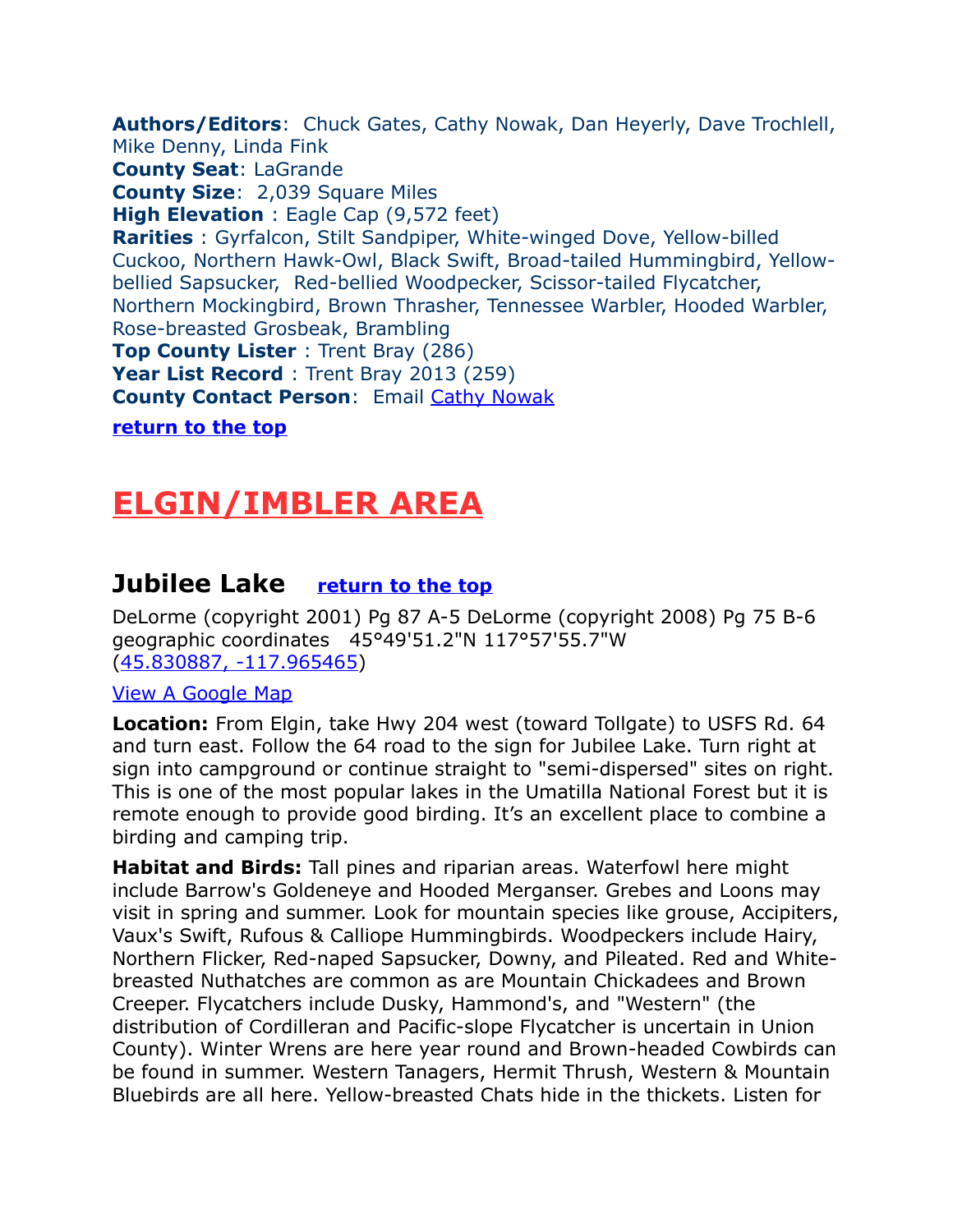both Cassin's and Warbling Vireos. Warblers include Yellow, Yellow-rumped, Townsend's, and a possibility of American Redstart. Spotted Towhee, Chipping Sparrow, Lincoln's Sparrow, Fox Sparrow, and Dark-eyed Junco are here. Black-headed Grosbeaks and Evening Grosbeaks can be found along with Cassin's Finches and Lazuli Bunting. Watch for flocks of Pine Siskins and Red Crossbills.

### <span id="page-2-1"></span>**Jarboe Meadows [return to the top](#page-0-0)**

DeLorme (copyright 2001) Pg 87 A-5 DeLorme (copyright 2008) Pg 75 B-6 geographic coordinates 45°50'06.4"N 117°51'38.7"W [\(45.835114, -117.860741\)](https://www.google.com/maps/place/45%C2%B050)

#### [View A Google Map](http://maps.google.com/maps/ms?hl=en&ie=UTF8&msa=0&ll=45.834899,-117.940121&spn=0.051787,0.154324&z=13&msid=108036481085398338899.0004780b2deb3161f1678)

**Location: Only consider coming to this location after you have obtained a Umatilla NF map. Typically, the roads are great after the 20th of May in low snow winters. Heavy winter snows can block these roads well into mid-June so use common sense and visit with Forest Service personnel in Pendleton, Walla Walla or stop at the Tollgate Store and ask.** To get here from Tollgate take FSRD 64 off SR 204 and head for Jubilee Lake. Go beyond the Jubilee Lake turn off and go until you come to a fork in the road (1.9 miles). FSRD 64 will hook off to the north or left. Then proceed ahead onto FSRD 6413. **This becomes a single lane road that will require all of your attention as there may be rocks in the road (or elk).** It is this road that will determine if you made a wise choice on your visiting date. This is the last place to hang onto its snow drifts in this forest. Follow FSRD 6413 until you arrive at Jarbow Meadow (about 7.7 miles from Jubilee Lake).

**Habitat and Birds:** This huge wet meadow is outstanding between late May through early Sept.. This is amid elevation site (4833') and is very wet in May when it hosts large numbers of birds (and some mosquitoes by mid June). The spring and summer birds of this area are Lincoln's Sparrow, Western Tanager, Virginia Rail, Wood Duck, Northern Goshawk, Golden Eagle, Dusky Grouse, Pileated Woodpecker, Great Gray Owl, Northern Pygmy-Owl and Calliope Hummingbird to name a few.

## <span id="page-2-0"></span>**Elgin [return to the top](#page-0-0)**

DeLorme (copyright 2001) Pg 87 B-5 DeLorme (copyright 2008) Pg 75 C-6 **geographic coordinates** 45°33'55.9"N 117°55'02.4"W [\(45.565540, -117.917327\)](https://www.google.com/maps/place/45%C2%B033)

[View A Google Map](http://maps.google.com/maps/ms?hl=en&source=hp&ie=UTF8&msa=0&ll=45.39845,-117.387543&spn=0.737673,2.113495&z=10&msid=108036481085398338899.000477d4aa4a857887ba2)

[eBird Hotspot Checklist for Elgin](http://ebird.org/ebird/hotspot/L1918103?yr=all&m=&rank=mrec)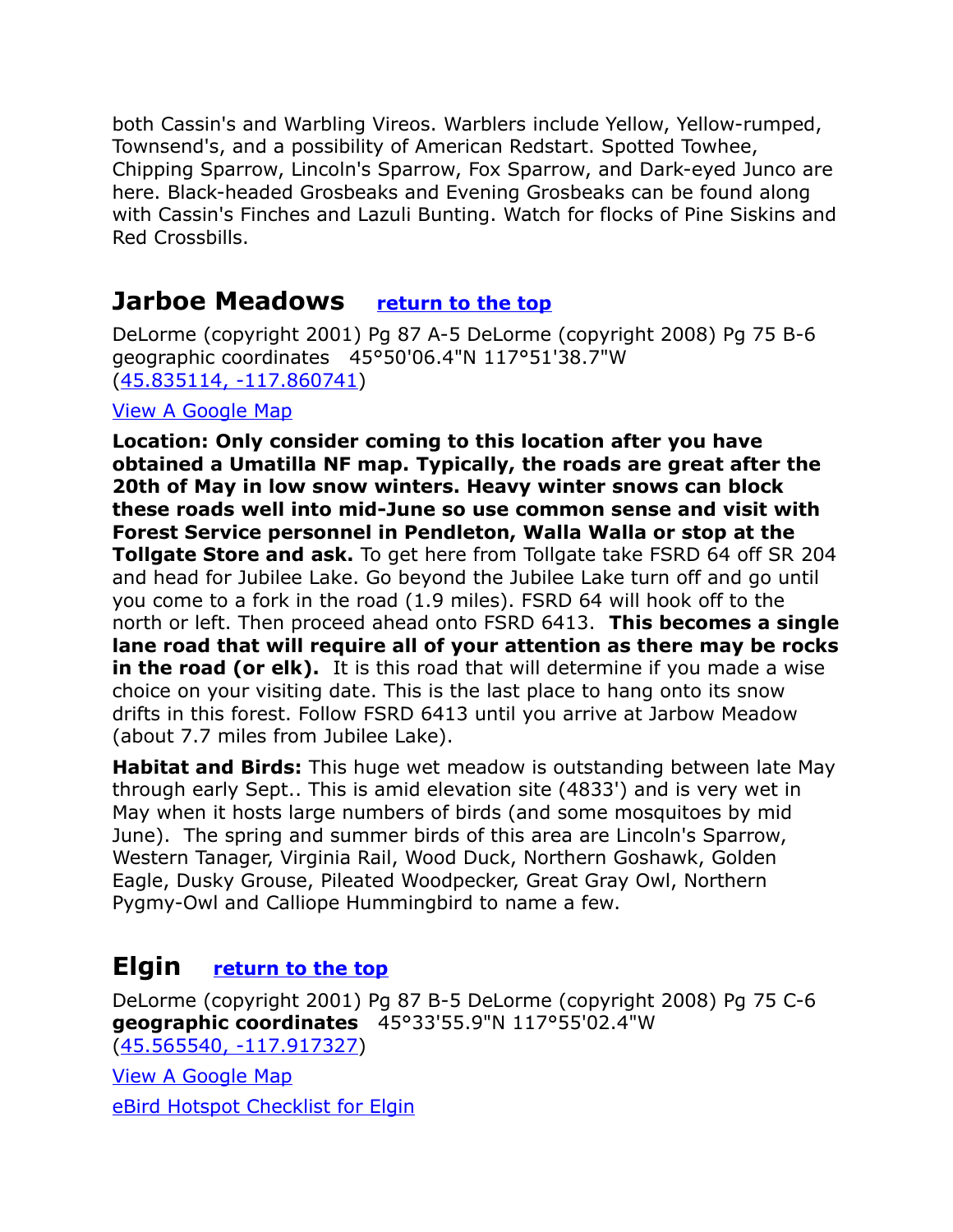**Location:** Elgin is located 19 miles north of La Grande on Hwy 82.

**Habitat and Birds:** Small NE Oregon towns like this are primarily attractive to birders in the winter where they have the potential (but far from a sure thing) for winter lovelies like Common Redpoll, Bohemian Waxwing, Tree Sparrow, Pine Grosbeak, and Evening Grosbeak. As you leave Elgin and travel east toward Wallowa, stop at the top of a hill 0.5 miles out of town and scope the sewer ponds to the north.

## <span id="page-3-0"></span>**Rhinehart Bridge [return to the top](#page-0-0)**

DeLorme (copyright 2001) Pg 87 C-5 DeLorme (copyright 2008) Pg 75 D-6 geographic coordinates 45 30' 51" N 117 55' 41" W [\(45.514348, -117.928182\)](https://www.google.com/maps/place/45%C2%B030)

[View A Google Map](http://maps.google.com/maps/ms?hl=en&source=hp&ie=UTF8&msa=0&ll=45.39845,-117.387543&spn=0.737673,2.113495&z=10&msid=108036481085398338899.000477d4aa4a857887ba2) 

[eBird Hotspot Checklist for Rinehart Canyon](http://ebird.org/ebird/hotspot/L746550?yr=all&m=&rank=mrec)

[eBird Hotspot Checklist for Philberg Lane](http://ebird.org/ebird/hotspot/L2511618?yr=all&m=&rank=mrec)

**Location:** From La Grande, travel northeast on Hwy 82 past Island City. Stay on Hwy 82 for another 12 miles to Imbler. Go through Imbler (still on Hwy 82) and drive 3.7 miles more. Look for Philberg Rd. on the right. Take Philberg Rd. east, cross the river and turn right. From that corner go south for approximately 0.25 to 0.5 mile to Rhinehart Bridge or "Rheinhard Bridge" as it is sometimes known. The dry slope is uphill on the east side of that road. The willow streamside thicket and the river itself are on the west side of that road. Gray Catbirds and Veery are abundant here.

Another very good place for Gray Catbird and Veery is Rheinhard Lane and its bridge over the Grande Ronde River. That road takes off to the east off Hwy. 82 just to the south of Philberg Ln. There is very little traffic and you can stand up on the bridge and from above watch the Gray Catbirds flying around from one side of the river to the other.

If you take the road NW from Cove along the base of the hills, you will see the Rheinhard Ln. intersection with that road (N. Cove Rd.?) and can then approach that bridge over the Grande Ronde from the east. You can then proceed west on Rheinhard Ln. to Hwy. 82. We turned right and then fairly soon turned right on Philberg Rd., which is the famous Rheinhard Bridge area. Bird along that road from that intersection up to the first dwelling. As of 2009, local landowners were unsuccessful in a bid to close this road to the public (thanks to local birders). You can drive past the dwellings and park at the old rock quarry. Walk along the river on the old road bed which is maintained by local birders. From the edge of the rock pit to the bridge is state land owned by ODOT.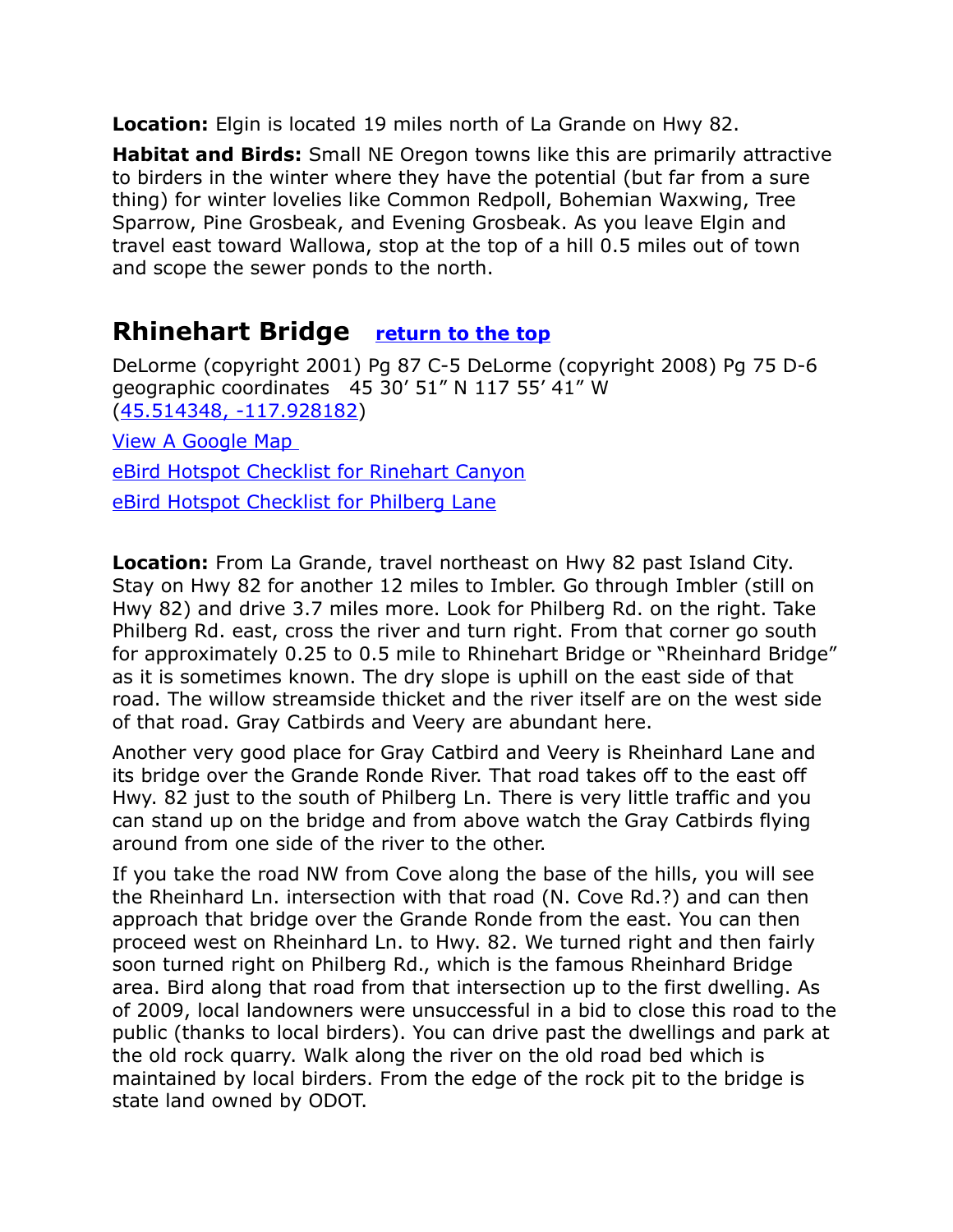**Habitat and Birds:** Riparian area. Birds you might find here include Wood Duck, Northern Harrier, Western Wood-Pewee, Willow Flycatcher, Dusky Flycatcher, Eastern Kingbird, Black-capped Chickadee, Bushtit, Rock Wren, Canyon Wren, Bewick's Wren, House Wren, Townsend's Solitaire, Veery, Swainson's Thrush, Gray Catbird, Cedar Waxwing, Yellow Warbler, Wilson's Warbler, Yellow-breasted Chat, Chipping Sparrow, Black-headed Grosbeak, and Lazuli Bunting.

## <span id="page-4-1"></span>**Imbler [return to the top](#page-0-0)**

DeLorme (copyright 2001) Pg 87 C-5 DeLorme (copyright 2008) Pg 75 D-6 **geographic coordinates** 45°27'39.1"N 117°57'45.5"W [\(45.460858, -117.962637\)](https://www.google.com/maps/place/45%C2%B027)

[View A Google Map](http://maps.google.com/maps/ms?hl=en&source=hp&ie=UTF8&msa=0&ll=45.39845,-117.387543&spn=0.737673,2.113495&z=10&msid=108036481085398338899.000477d4aa4a857887ba2)

**Location:** Imbler is located on Hwy 82 about 12 miles NE of La Grande.

**Habitat and Birds:** Small NE Oregon towns like this are primarily attractive to birders in the winter where they have the potential (but far from a sure thing) for winter lovelies like Common Redpoll, Bohemian Waxwing, Tree Sparrow, Pine Grosbeak, and Evening Grosbeak.

## <span id="page-4-0"></span>**Mt. Harris and Mt Harris Loop [return to the top](#page-0-0)**

DeLorme (copyright 2001) Pg 87 C-5 DeLorme (copyright 2008) Pg 75 D-6 **geographic coordinates** 45°26'41.5"N 117°53'53.3"W [\(45.444858, -117.898138\)](https://www.google.com/maps/place/45%C2%B026)

[View A Google Map](http://maps.google.com/maps/ms?hl=en&source=hp&ie=UTF8&msa=0&ll=45.39845,-117.387543&spn=0.737673,2.113495&z=10&msid=108036481085398338899.000477d4aa4a857887ba2)

**Location:** Mt Harris is about 4 miles East of Imbler in Central Union County. From the north end of Imbler, take Striker Lane east for 2 miles. Striker ends at Gray's Corner Road. Across Gray's Corner, look for Mt Harris Loop Road. This road loops around Mt. Harris and provides nice birding near the Wallowa Whitman National Forest. To access the summit to Mt Harris, look for a road to the right at about 0.33 miles from Gray's Corner and Mt. Harris Loop [\(45.463243, -117.917112\)](https://www.google.com/maps/place/45%C2%B027).

**Habitat and Birds:** This loop consists mostly of mixed conifer forest. A morning drive in the spring, summer, or fall will produce many of the local forest species and you could find Spruce Grouse, Ruffed Grouse, Dusky Grouse, and Pine Grosbeak (very rare but have been found here). Barred Owls have been reported from here.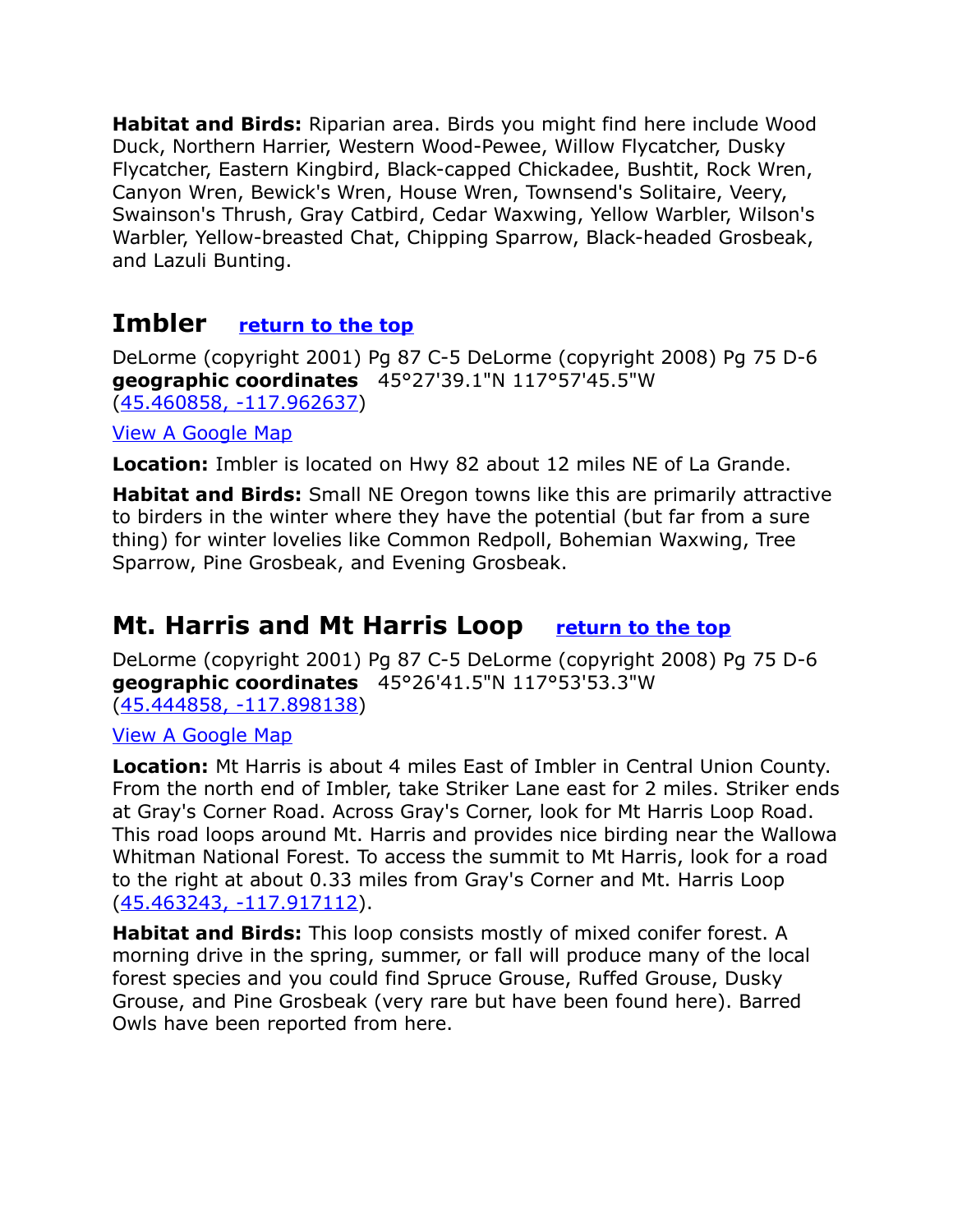## <span id="page-5-1"></span>**La GRANDE AREA**

#### <span id="page-5-0"></span>**Spring Creek Great Gray Owl Management Area [return to the top](#page-0-0)**

**DeLorme (copyright 2001)** Pg 86 C-3 DeLorme (copyright 2008) Pg 74 D-4 **geographic coordinates**

700 Rd off FR 21 - 45°20'24.7"N 118°18'57.3"W [45.340205, -118.315922](https://www.google.com/maps/place/45%C2%B020) 

[View A Google Map](http://maps.google.com/maps/ms?hl=en&source=hp&ie=UTF8&msa=0&ll=45.287931,-117.937546&spn=0.369559,1.056747&z=11&msid=108036481085398338899.000477d50ab4cb34cc737)

[eBird Hotspot Checklist for Spring Creek](http://ebird.org/ebird/hotspot/L996742?yr=all&m=&rank=mrec)

[Pacific NW Research Station Brochure](http://www.fs.usda.gov/Internet/FSE_DOCUMENTS/stelprdb5228125.pdf) - Very specific map to breeding areas.

**Location:** Exit 248 off I84, Take Forest Road 2100 for about 1.5 miles and watch for the signs.

**Habitat and Birds:** Tall pines and riparian areas. As many as 8 pairs of Great Gray Owls nest in a relatively small area managed by the USFS. Originally, the owls nested in old Northern Goshawk nests but now most nest on nesting platforms placed there when the goshawk nests began to disintegrate. The USFS recommends visiting this location between mid-May and early June. In this window of time, the young will be nearly grown and disturbance will be at a minimum. **Remember to use good birding ethics at all times when viewing this and all species of birds.** Look for other mountain species like grouse, Accipiters, Vaux's Swift, Rufous & Calliope Hummingbirds. Woodpeckers include Hairy, Northern Flicker, Red-naped Sapsucker, Downy, and Pileated. Red and White-breasted Nuthatches are common as are Mountain Chickadees and Brown Creeper. Flycatchers include Dusky, Hammond's, and "Western" (the distribution of Cordilleran and Pacific-slope Flycatcher is uncertain in Union County). Winter Wrens are here year round and Brown-headed Cowbirds can be found in summer. Western Tanagers, Hermit Thrush, Veery, Western & Mountain Bluebirds are all here. Gray Catbirds are possible in the riparian strips and Yellow-breasted Chats hide in the thickets. Listen for both Cassin's and Warbling Vireos. Warblers include Yellow, Yellow-rumped, Townsend's, and a possibility of American Redstart. Spotted Towhee, Chipping Sparrow, Lincoln's Sparrow, Fox Sparrow, and Dark-eyed Junco are here. Black-headed Grosbeaks and Evening Grosbeaks can be found along with Cassin's Finches and Lazuli Bunting. Watch for flocks of Pine Siskins and Red Crossbills. Look for Barred Owls and Northern Pygmy-Owls here too.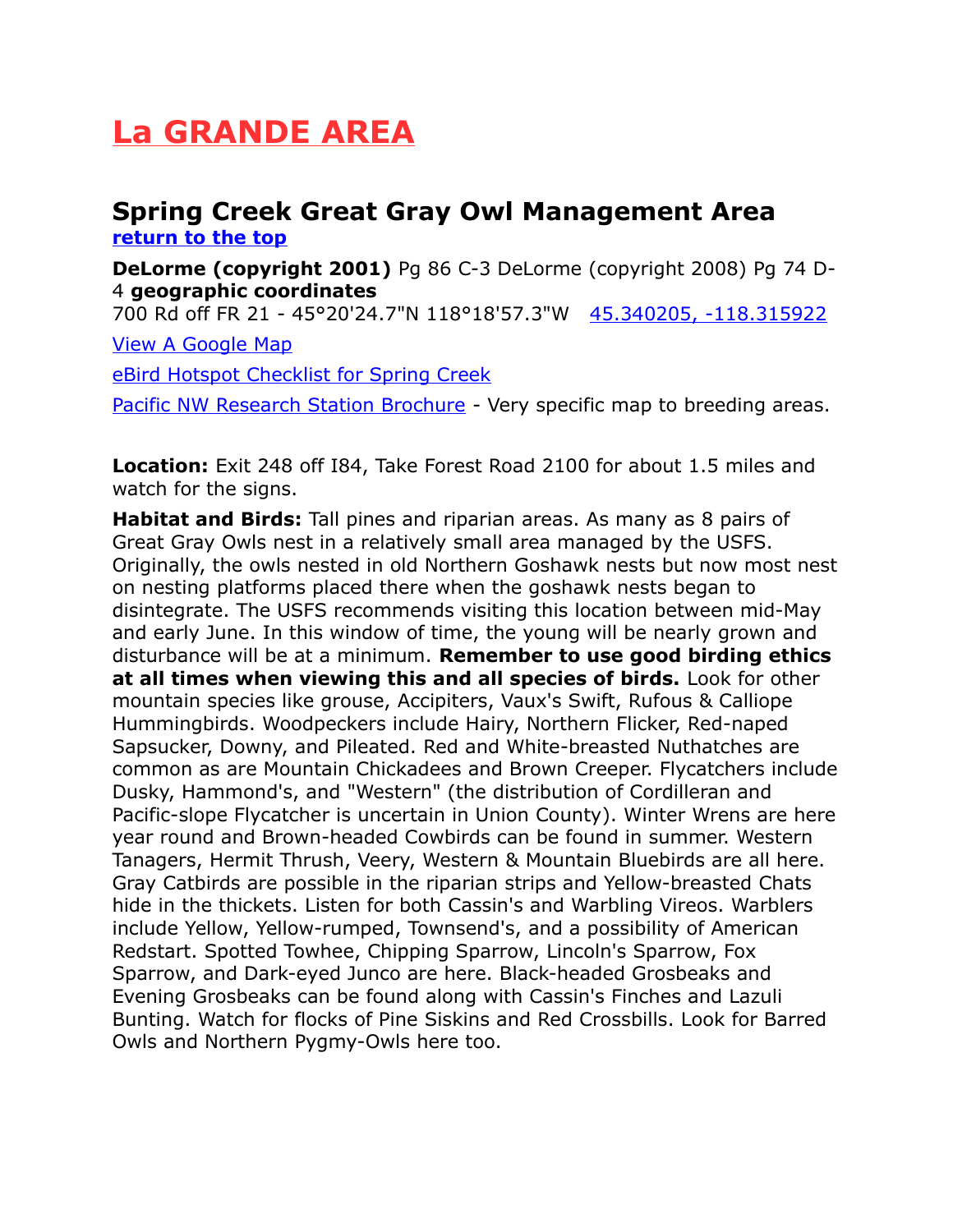## <span id="page-6-1"></span>**Red Bridge State Wayside [return to the top](#page-0-0)**

DeLorme (copyright 2001) Pg 86 C-3 DeLorme (copyright 2008) Pg 74 E-4 **geographic coordinates** 45°17'23.0"N 118°19'53.4"W [\(45.289721, -118.331498\)](https://www.google.com/maps/place/45%C2%B017)

[View A Google Map](http://maps.google.com/maps/ms?hl=en&source=hp&ie=UTF8&msa=0&ll=45.287931,-117.937546&spn=0.369559,1.056747&z=11&msid=108036481085398338899.000477d50ab4cb34cc737)

[eBird Hotspot Checklist for Red Bridge State Park](http://ebird.org/ebird/hotspot/L2511541?yr=all&m=&rank=mrec)

[State Park Brochure](http://oregonstateparks.org/index.cfm?do=parkPage.dsp_parkPage&parkId=14)

**Location:** Travel 6.3 miles west of La Grande to I-84 exit 252. Take Hwy 244 SW for about 7.3 miles to the park.

**Habitat and Birds:** Tall pines and riparian areas. Look for mountain species like grouse, Accipiters, Vaux's Swift, Rufous & Calliope Hummingbirds. Woodpeckers include Hairy, Northern Flicker, Red-naped Sapsucker, Downy, and Pileated. Red and White-breasted Nuthatches are common as are Mountain Chickadees and Brown Creeper. Flycatchers include Dusky, Hammond's, and "Western" (the distribution of Cordilleran and Pacific-slope Flycatcher is uncertain in Union County). Winter Wrens are here year round and Brown-headed Cowbirds can be found in summer. Western Tanagers, Hermit Thrush, Veery, Western & Mountain Bluebirds are all here. Gray Catbirds are possible in the riparian strips and Yellow-breasted Chats hide in the thickets. Listen for both Cassin's and Warbling Vireos. Warblers include Yellow, Yellow-rumped, Townsend's, and a possibility of American Redstart. Spotted Towhee, Chipping Sparrow, Lincoln's Sparrow, Fox Sparrow, and Dark-eyed Junco are here. Black-headed Grosbeaks and Evening Grosbeaks can be found along with Cassin's Finches and Lazuli Bunting. Watch for flocks of Pine Siskins and Red Crossbills.

## <span id="page-6-0"></span>**Bird Track Springs Nature Trail [return to the top](#page-0-0)**

DeLorme (copyright 2001) Pg 86 C-3 DeLorme (copyright 2008) Pg 74 E-4 **geographic coordinates** 45°18'01.8"N 118°18'25.8"W [\(45.300491, -118.307162\)](https://www.google.com/maps/place/45%C2%B018)

[View A Google Map](http://maps.google.com/maps/ms?hl=en&source=hp&ie=UTF8&msa=0&ll=45.287931,-117.937546&spn=0.369559,1.056747&z=11&msid=108036481085398338899.000477d50ab4cb34cc737)

[eBird Hotspot Checklist for Bird Track Springs](http://ebird.org/ebird/hotspot/L746575?yr=all&m=&rank=mrec)

[Bird Track Springs Nature Trail Website](http://www.fs.usda.gov/recarea/wallowa-whitman/recreation/recarea/?recid=52043)

**Location:** Exit #252 off Interstate 84 to Highway 244 toward Starkey, 5.4 miles (this is 42 miles east of Ukiah). The trailhead is on your right across from [Bird Track Springs Campground](http://www.fs.usda.gov/recarea/wallowa-whitman/recarea/?recid=52045). Bird Track Springs Campground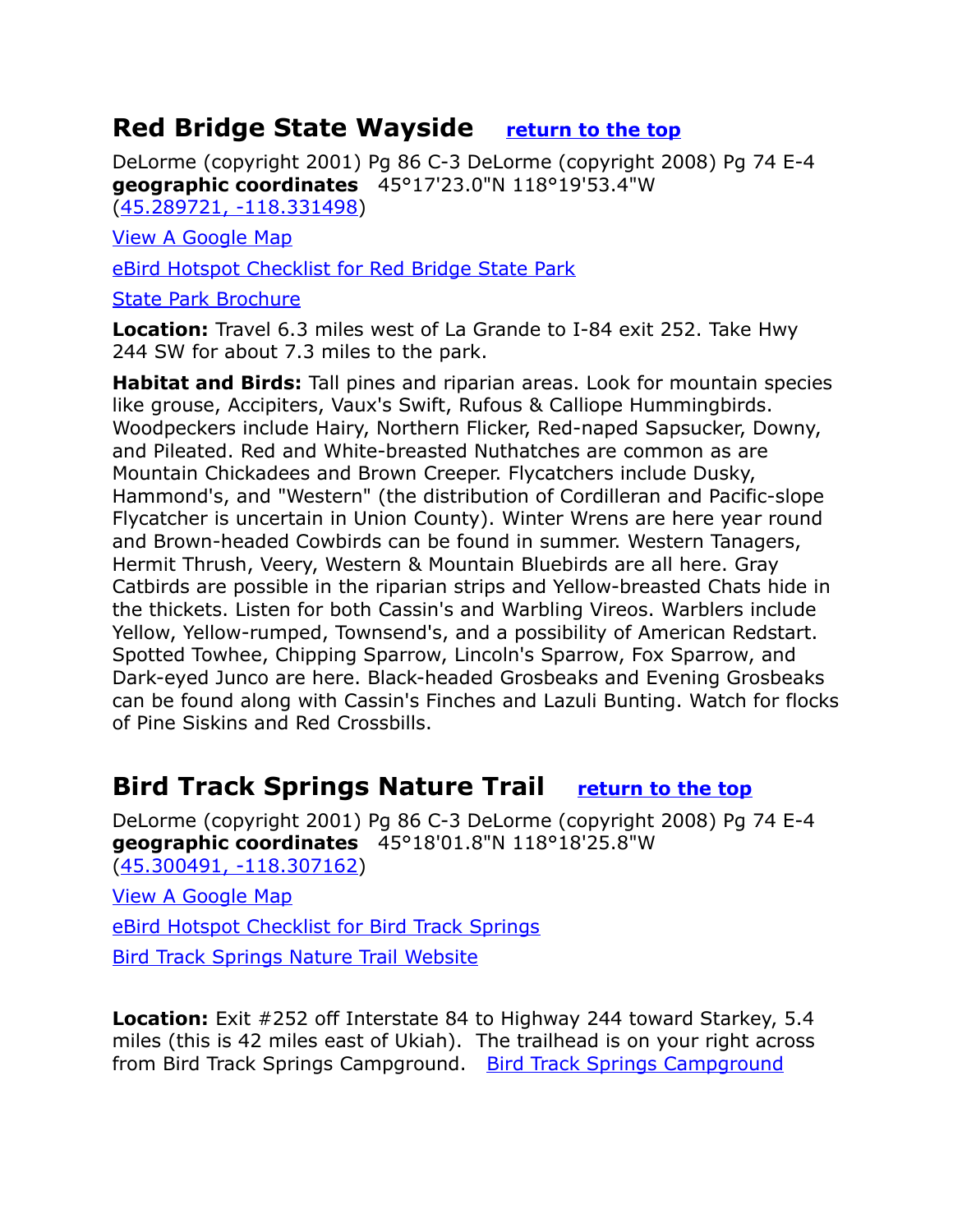**Habitat and Birds:** Tall pines and riparian areas. Look for mountain species like grouse, Accipiters, Vaux's Swift, Rufous & Calliope Hummingbirds. Woodpeckers include Hairy, Northern Flicker, Red-naped Sapsucker, Downy, and Pileated. Red and White-breasted Nuthatches are common as are Mountain Chickadees and Brown Creeper. Flycatchers include Dusky, Hammond's, and "Western" (the distribution of Cordilleran and Pacific-slope Flycatcher is uncertain in Union County). Winter Wrens are here year round and Brown-headed Cowbirds can be found in summer. Western Tanagers, Hermit Thrush, Veery, Western & Mountain Bluebirds are all here. Gray Catbirds are possible in the riparian strips and Yellow-breasted Chats hide in the thickets. Listen for both Cassin's and Warbling Vireos. Warblers include Yellow, Yellow-rumped, Townsend's, and a possibility of American Redstart. Spotted Towhee, Chipping Sparrow, Lincoln's Sparrow, Fox Sparrow, and Dark-eyed Junco are here. Black-headed Grosbeaks and Evening Grosbeaks can be found along with Cassin's Finches and Lazuli Bunting. Watch for flocks of Pine Siskins and Red Crossbills.

## <span id="page-7-1"></span>**Hilgard Junction State Park [return to the top](#page-0-0)**

DeLorme (copyright 2001) Pg 86 C-4 DeLorme (copyright 2008) Pg 74 E-4 **geographic coordinates** 45°20'32.0"N 118°14'08.3"W [\(45.342237, -118.235648\)](https://www.google.com/maps/place/45%C2%B020)

[View A Google Map](http://maps.google.com/maps/ms?hl=en&source=hp&ie=UTF8&msa=0&ll=45.287931,-117.937546&spn=0.369559,1.056747&z=11&msid=108036481085398338899.000477d50ab4cb34cc737) [eBird Hotspot Checklist for Hilgard Junction](http://ebird.org/ebird/hotspot/L454011?yr=all&m=&rank=mrec) [Hilgard Junction State Park Website](http://oregonstateparks.org/index.cfm?do=parkPage.dsp_parkPage&parkId=13)

**Location:** 6.3 miles west of La Grande off of I-84. Take exit 252.

**Habitat and Birds:** A few birds that have been seen at this location in the past include California Quail, Spotted Sandpiper, Rufous Hummingbird, Belted Kingfisher, Red-naped Sapsucker, Downy Woodpecker, Warbling Vireo, Steller's Jay, Northern Rough-winged Swallow, Mountain Chickadee, Cedar Waxwing, Orange-crowned Warbler, Yellow Warbler, Yellow-rumped Warbler, Wilson's Warbler, American Redstart (occasionally), Dark-eyed Junco, Brownheaded Cowbird, and American Goldfinch.

## <span id="page-7-0"></span>**Mount Emily, Five Points and Indian Rock**

**[return to the top](#page-0-0)**

DeLorme (copyright 2001) Pg 86 C-4 DeLorme (copyright 2008) Pg 74 D-5 **geographic coordinates** 45°26'16.2"N 118°05'28.7"W [\(45.437835, -118.091315\)](https://www.google.com/maps/place/45%C2%B026)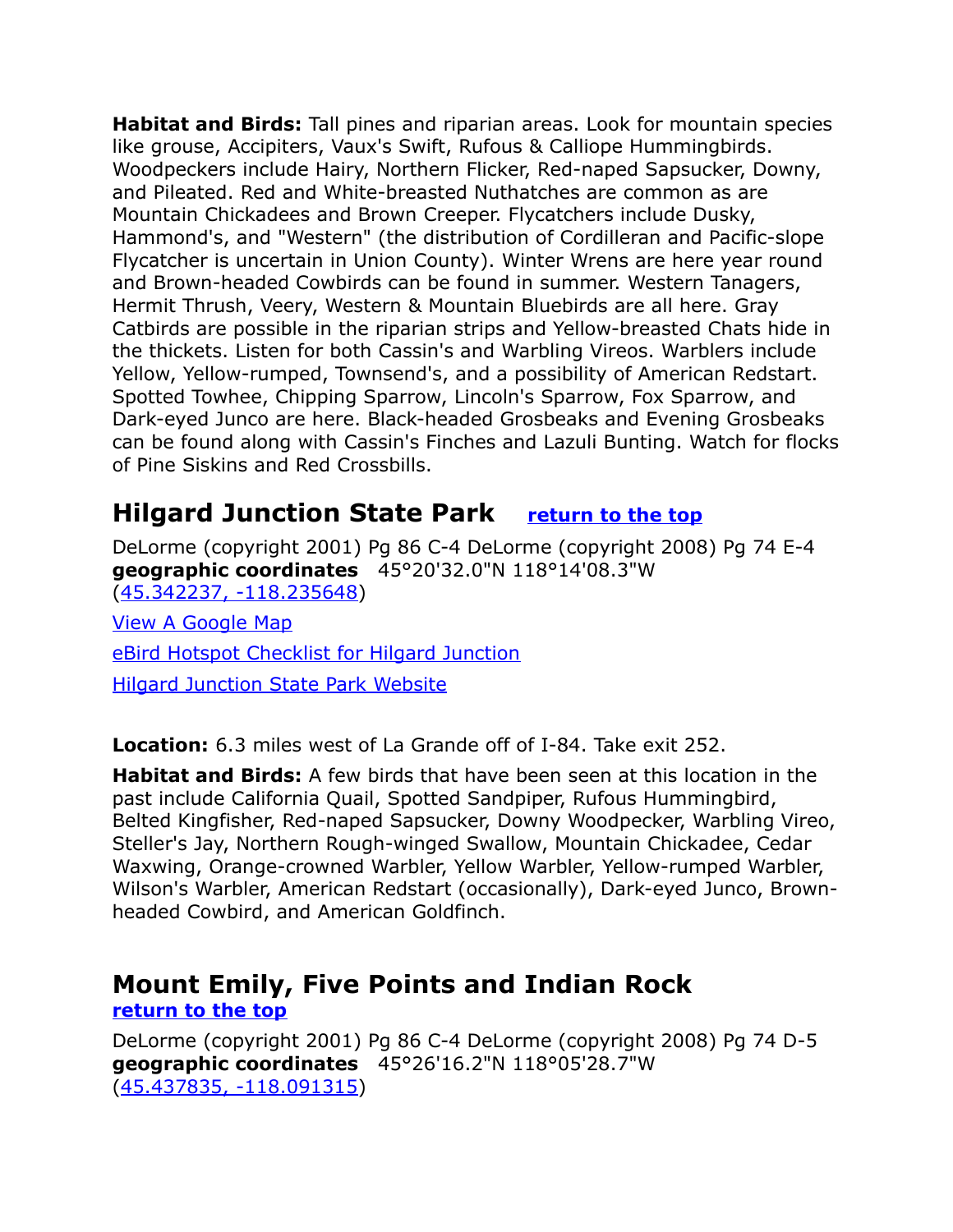[View A Google Map](http://maps.google.com/maps/ms?hl=en&source=hp&ie=UTF8&msa=0&ll=45.287931,-117.937546&spn=0.369559,1.056747&z=11&msid=108036481085398338899.000477d50ab4cb34cc737) [eBird Hotspot Checklist for Mount Emily Road](http://ebird.org/ebird/hotspot/L2800460?yr=all&m=&rank=mrec)

**Location:** From I-84 at the Mount Emily Exit (Exit 243) which is about 28 miles NE of LaGrande and 33 miles SE of Pendleton, get onto FSRD 31 and proceed east 11.8 miles until you come to the turn off to the south that goes to Mount Emily (NF 3120 or Skyline Road or Mt Emily Road [45.498281,](https://www.google.com/maps/place/45%C2%B029)  [-118.108083\)](https://www.google.com/maps/place/45%C2%B029). Turn right onto this road 3.1 miles and you will come to Indian Rock [\(45.465166, -118.097282\)](https://www.google.com/maps/place/45%C2%B027). Travel south from Indian for 1.9 miles and you will see the road to the Mt Emily ski area. You can continue on Mt Emily Road south for about 8.0 miles to Owsley Canyon Road [\(45.383488, -118.096878\)](https://www.google.com/maps/place/45%C2%B023). Turn right and continue south for 3.2 miles to I-84 very near La Grande. *This is a high clearance vehicle road only.*

**Habitat and Birds:** This is a very interesting place as you have very dry west and east facing slopes and drop offs. The views are spectacular and the birding is interesting. In spring, the wildflower bloom is outstanding. Birds to watch for are Dusky Grouse, Mountain Bluebirds, Hairy Woodpecker, Turkey Vulture, Golden Eagle, Peregrine Falcon, Northern Goshawk, Sharpshinned Hawk, Merlin, Clark's Nutcracker and Red Crossbill to name a few. This is a site where you will want a camera! Bring your own water and wear boots.

## <span id="page-8-0"></span>**Morgan Lake & Twin Lake [return to the top](#page-0-0)**

DeLorme (copyright 2001) Pg 86 C-4 DeLorme (copyright 2008) Pg 74 E-5 **geographic coordinates** 45°18'06.9"N 118°08'19.4"W [\(45.301922, -118.138730\)](https://www.google.com/maps/place/45%C2%B018)

[View A Google Map](http://maps.google.com/maps/ms?hl=en&source=hp&ie=UTF8&msa=0&ll=45.287931,-117.937546&spn=0.369559,1.056747&z=11&msid=108036481085398338899.000477d50ab4cb34cc737) [eBird Hotspot Checklist for Morgan Lake](http://ebird.org/ebird/hotspot/L3110785?yr=all&m=&rank=mrec)

**Location:** It's best to find these lakes via the area by Eastern Oregon University. To access the region near the university, take Exit 259; proceed on US Highway 30 into La Grande. Turn right at the second set of lights onto Fourth Street. Continue on Fourth Street until you reach the "K" Avenue. Take "K" Avenue all the way to the west end. Turn left (south) on Sunset Drive (it will shortly become Alder St.). Turn right on "C" Avenue and go one block. Turn left (South) on Walnut Street. Walnut will leave town and become Morgan Lake Road. After about 1 mile from town, look for a fork in the road. Take the right fork (Morgan Lake Road). Stay on this road for about 1.2 miles to a junction. Take the right (north) to the lakes. Morgan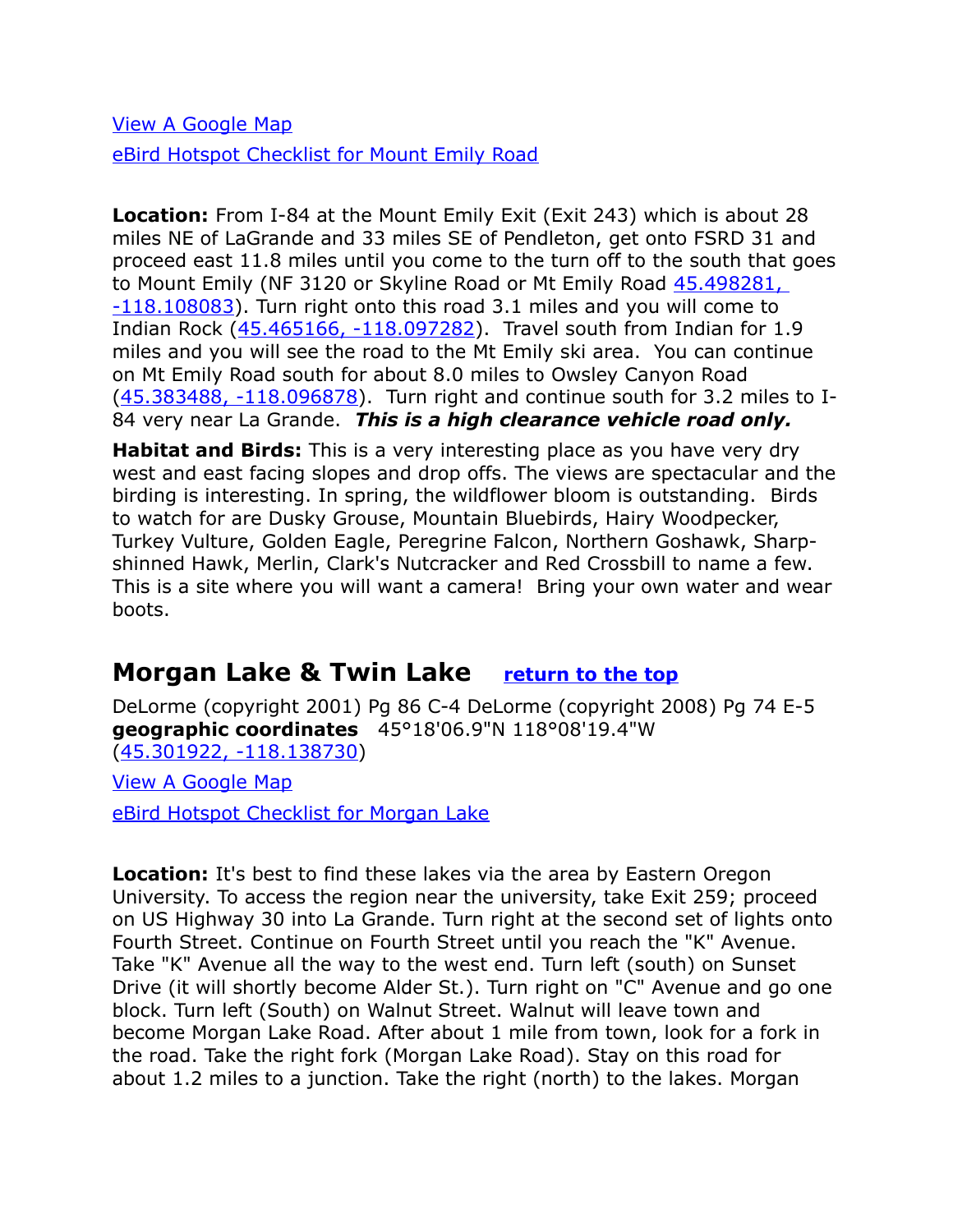Lake is near the road but Twin Lake is a tenth of a mile west and somewhat obscured by trees.

**Habitat and Birds:** These small lakes offer some habitat for visiting waterfowl. They hold some potential for visitors like Snow Geese and grebes. The forests around the lake can be productive for most of the local forest species. Twin Lake is very marshy and has the potential for many nesting species.

## <span id="page-9-0"></span>**La Grande [return to the top](#page-0-0)**

DeLorme (copyright 2001) Pg 86 C-4 DeLorme (copyright 2008) Pg 74 E-5 **geographic coordinates** 45°19'28.6"N 118°05'16.9"W [\(45.324625, -118.088035\)](https://www.google.com/maps/place/45%C2%B019)

#### [View A Google Map](http://maps.google.com/maps/ms?hl=en&source=hp&ie=UTF8&msa=0&ll=45.315098,-118.012047&spn=0.092346,0.264187&z=13&msid=108036481085398338899.000477d4bd570ff484f31)

**Location:** La Grande is located off of I-84 in Northeastern Oregon about 50 miles SE of Pendleton. To access the region near the college, take Exit 259; proceed on US Highway 30 into La Grande. Turn right at the second set of lights - onto Fourth Street. Continue on Fourth Street until you reach the "K" Avenue. Driving the neighborhoods both north and south of "K" Avenue should bring good winter birding. Some of the preferred locations within the city limits include the ponds at the Fairgrounds (take 2nd Street north under I-84 [45.345304, -118.105950\)](https://www.google.com/maps/place/45%C2%B020), Pioneer and Gangloff Parks (take Hwy 30 north to the edge of town [\(45.334962, -118.104554\)](https://www.google.com/maps/place/45%C2%B020)), and Riverside Park (go east on 82 under the railroad overpass and take the first left which is Monroe Street. Then turn right on Spruce and follow it north for about 1.25 miles. Pass over the freeway and look for the park on your right. [45.342860,](https://www.google.com/maps/place/45%C2%B020) [-118.084828\)](https://www.google.com/maps/place/45%C2%B020).

No Trip to La Grande will be complete without a stop in to local wild bird store called **The Bobolink.** Located at 1707 5th Street in downtown La Grande [\(45.327107, -118.095552\)](https://www.google.com/maps/place/45%C2%B019), this is the place to stop in and get current bird news. Owner/Operator and local bird expert **Trent Bray** will happily give advise and handle all your birding supply needs. Here's a recent testimonial from the Bobolink Facebook page, "*Wonderful store with a variety of helpful books, supplies, etc. for birders; also a huge variety of disc golf equipment and supplies, beers, wines, coffees, etc. Definitely going to have to return and spend time browsing! Trent is so helpful and knowledgeable*."

**Habitat and Birds:** Several of the best locations near La Grande are dealt with later in this site guide. The town itself can be very productive for winter birds like Bohemian Waxwing and Common Redpoll (both are rare and don't occur every year). The older neighborhoods near the high school and the college have plenty of ornamental fruit trees and birch that attract these and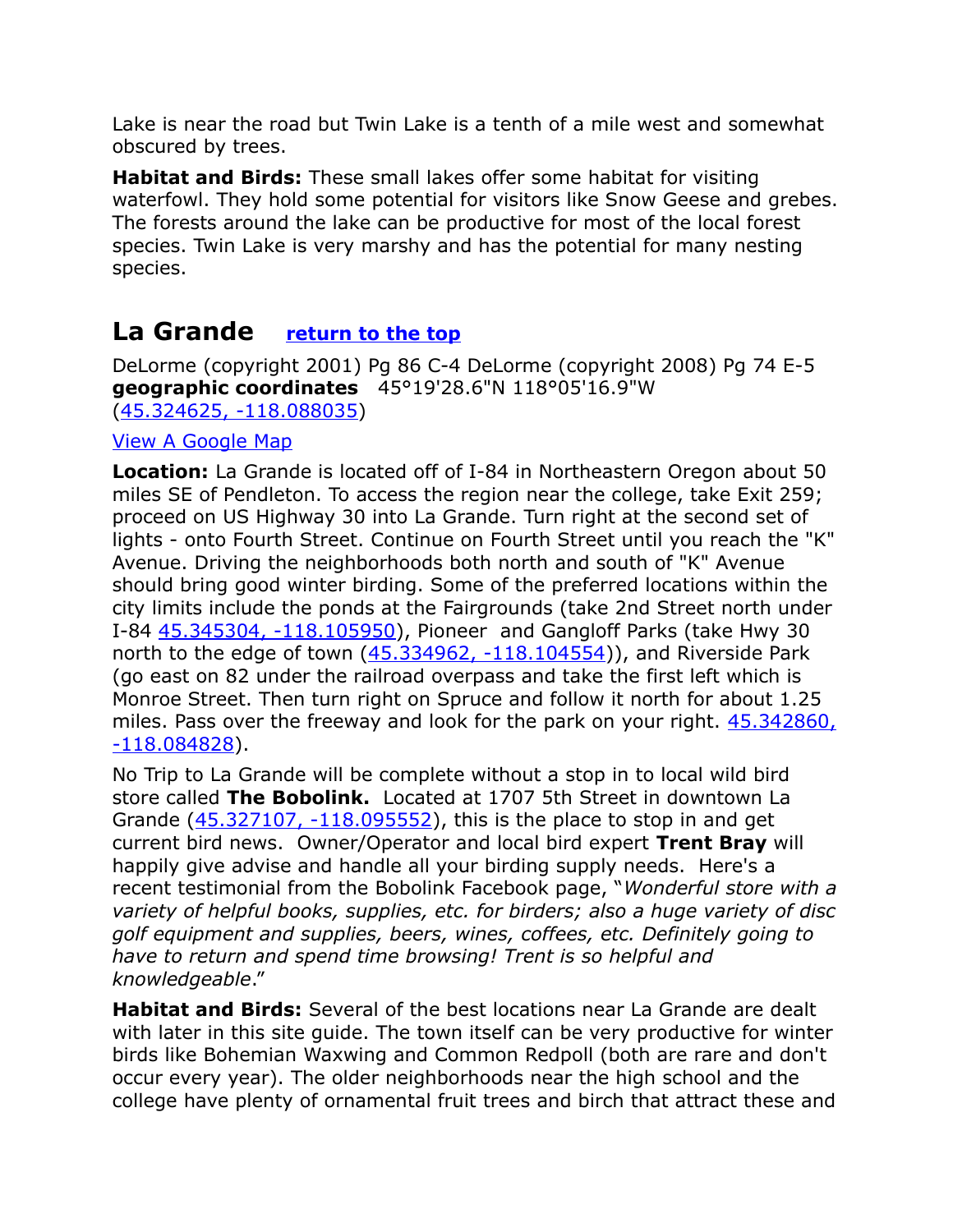other birds. Broad-tailed Hummingbird, Yellow-bellied Sapsucker, Blue Jay, Clay-colored Sparrow, Black-and-White Warbler, Great-tailed Grackle, Brambling, Tennessee Warbler, and most recently Pine Warbler have all occurred here.

## <span id="page-10-1"></span>**La Grande Sewage Ponds [return to the top](#page-0-0)**

DeLorme (copyright 2001) Pg 86 C-4 DeLorme (copyright 2008) Pg 74 E-5 **geographic coordinates** 45°16'56.7"N 118°01'30.0"W [\(45.282413, -118.024988\)](https://www.google.com/maps/place/45%C2%B016)

[View A Google Map](http://maps.google.com/maps/ms?hl=en&ie=UTF8&msa=0&ll=45.212036,-117.671814&spn=0.384083,1.056747&z=11&msid=108036481085398338899.000477e3e4804ba2fdf4b)

[eBird Hotspot Checklist for La Grande Sewage Ponds](http://ebird.org/ebird/hotspot/L1236105?yr=all&m=&rank=mrec)

**Location:** From Central La Grande, Take Adams Ave. east until you leave town. This road becomes the La Grande-Baker Hwy or Hwy 203. The sewage ponds are located off of Hwy 203 about 1.6 miles after 203 passes under I-84. Stop by the office and ask permission to view the ponds. You can also access the ponds by taking I-84 exit 265 south of La Grande and follow the above directions.

**Habitat and Birds:** Like many sewage ponds, waterfowl are plentiful. Unusual species like Ross's Geese or Greater Scaup are possible. Scoters and Harlequin Ducks would be very unusual. Horned, Eared, Red-necked, Piedbilled, Clark's, and Western Grebes are all possible. The usual gulls are Ringbilled and California but Bonaparte's, Herring, Franklin's, and Glaucouswinged are all possible. Caspian, Forster's, and Black Terns sometimes show up and a rare tern like Common or Arctic is always possible. Shorebirds are mostly mixed peeps like Least and Western Sandpipers but you might find Baird's or Pectoral Sandpipers if you're lucky. Yellowlegs and dowitchers are here too. Wilson's and Red-necked Phalaropes are sometimes seen. American White Pelicans can show up here and a Peregrine Falcon is not out of the question. Say's Phoebes might visit in migration and swallows are usually abundant in summer.

## <span id="page-10-0"></span>**Ladd Marsh Wildlife Area [return to the top](#page-0-0)**

DeLorme (copyright 2001) Pg 86 C-4 DeLorme (copyright 2008) Pg 74 E-5 **geographic coordinates** 45°15'51.2"N 118°02'35.4"W [\(45.264214, -118.043164\)](https://www.google.com/maps/place/45%C2%B015)

[View A Google Map](http://maps.google.com/maps/ms?hl=en&ie=UTF8&msa=0&ll=45.043448,-117.280426&spn=0.770439,2.113495&z=10&msid=108036481085398338899.000477e3fcbcf41eeb5ff)

[eBird Hotspot Checklist for Ladd Marsh WMA](http://ebird.org/ebird/hotspot/L948413?yr=all&m=&rank=mrec)

[eBird Hotspot Checklist for Ladd Marsh WMA \(Peach Road\)](http://ebird.org/ebird/hotspot/L948401?yr=all&m=&rank=mrec)

[eBird Hotspot Checklist for Hot Lake](http://ebird.org/ebird/hotspot/L2440431)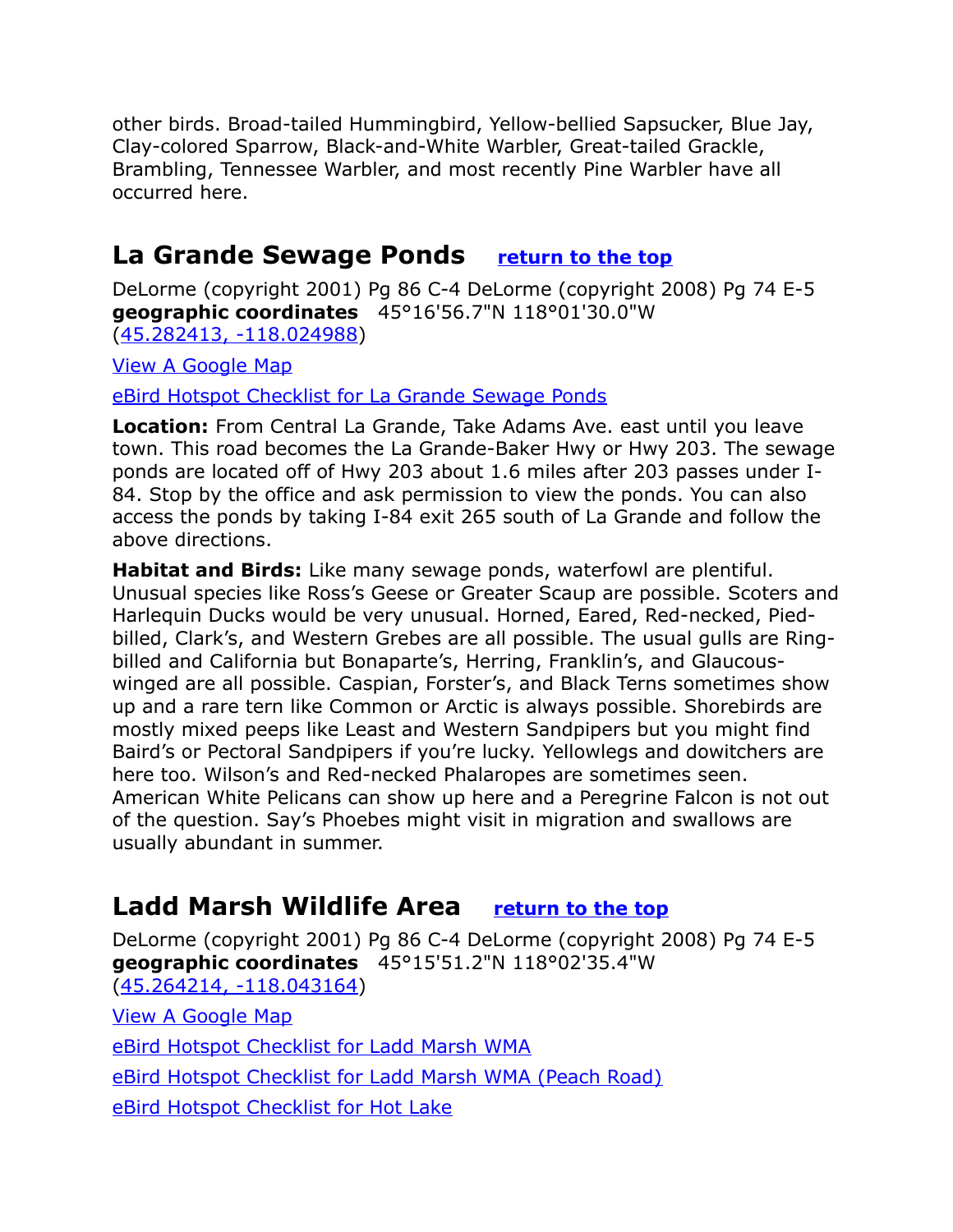#### [Ladd Marsh Wildlife Area Website](http://dfw.state.or.us/resources/visitors/ladd_marsh/index.asp)

**Location:** Take I-84 south of La Grande to exit 268. Travel NW on Foothill Road (some sources list this as Foothill-Ladd Canyon Road) and watch for the ODFW barn on your left. Explore this area for sparrows. Hike up the hill (open Apr. 11- Dec. 31) to find grouse, a variety of woodpeckers, Lazuli Bunting and the possibility of Great Gray Owl. Proceed north along Foothill road and look for a small yellow sign that marks the entrance to the Ladd Marsh Overlook. This viewpoint is good for viewing nesting Sandhill Cranes including adults with young in the spring and summer. It will also provide long distance views (a scope is really handy here) of American Bittern, American White Pelican, swans and other waterfowl. To reach the Tule Lake Public Access Area (open March 1 - Sept 20), from I-84 exit 268, turn east and cross over the freeway. Turn south on Pierce Rd. and then east on Hot Lake Lane. From here turn south on Hwy 203. Immediately after Hwy 203 crosses over the railroad tracks, turn north on Peach Road. After about 1.3 miles (most of which has wildlife area on both sides of the road) the public access area entrance is on the east side of the road. There is a 1 mile auto route and a parking area (with restrooms) from which 3 miles of trails through the wetlands can be accessed. Most of the remaining wildlife area is closed to the public but viewing can be very good from county roads in the region.

**Habitat and Birds:** A group of wetlands, marshes, and prairies. Nesting Bobolinks have been found in the wet fields near here (not in recent years) as have a myriad of marsh birds. Thousands of ducks and geese use this area for stop-overs and nesting habitat. Black-necked Stilt and American Avocet may nest here making this one of the only places you can see those species in NE Oregon. Fifteen pairs of Sandhill Cranes nest here and several can be seen with young from several county roads. Listen for American Bittern and watch for Black-crowned Night-herons. Both Virginia Rail and Sora are found here and Yellow-headed Blackbirds are common in summer. Tricolored Blackbirds and Great-tailed Grackle were here in 2009. Look for wintering American Tree Sparrow in the brushy areas along the road.

## <span id="page-11-0"></span>**Hot Lake [return to the top](#page-0-0)**

DeLorme (copyright 2001) Pg 87 C-5 DeLorme (copyright 2008) Pg 75 E-6 **geographic coordinates** 45°14'44.9"N 117°57'37.1"W [\(45.245798, -117.960298\)](https://www.google.com/maps/place/45%C2%B014) [View A Google Map](http://maps.google.com/maps/ms?hl=en&ie=UTF8&msa=0&ll=45.212036,-117.671814&spn=0.384083,1.056747&z=11&msid=108036481085398338899.000477e3e4804ba2fdf4b) [Hot Springs Resort Website](http://www.hotlakesprings.com/index.html)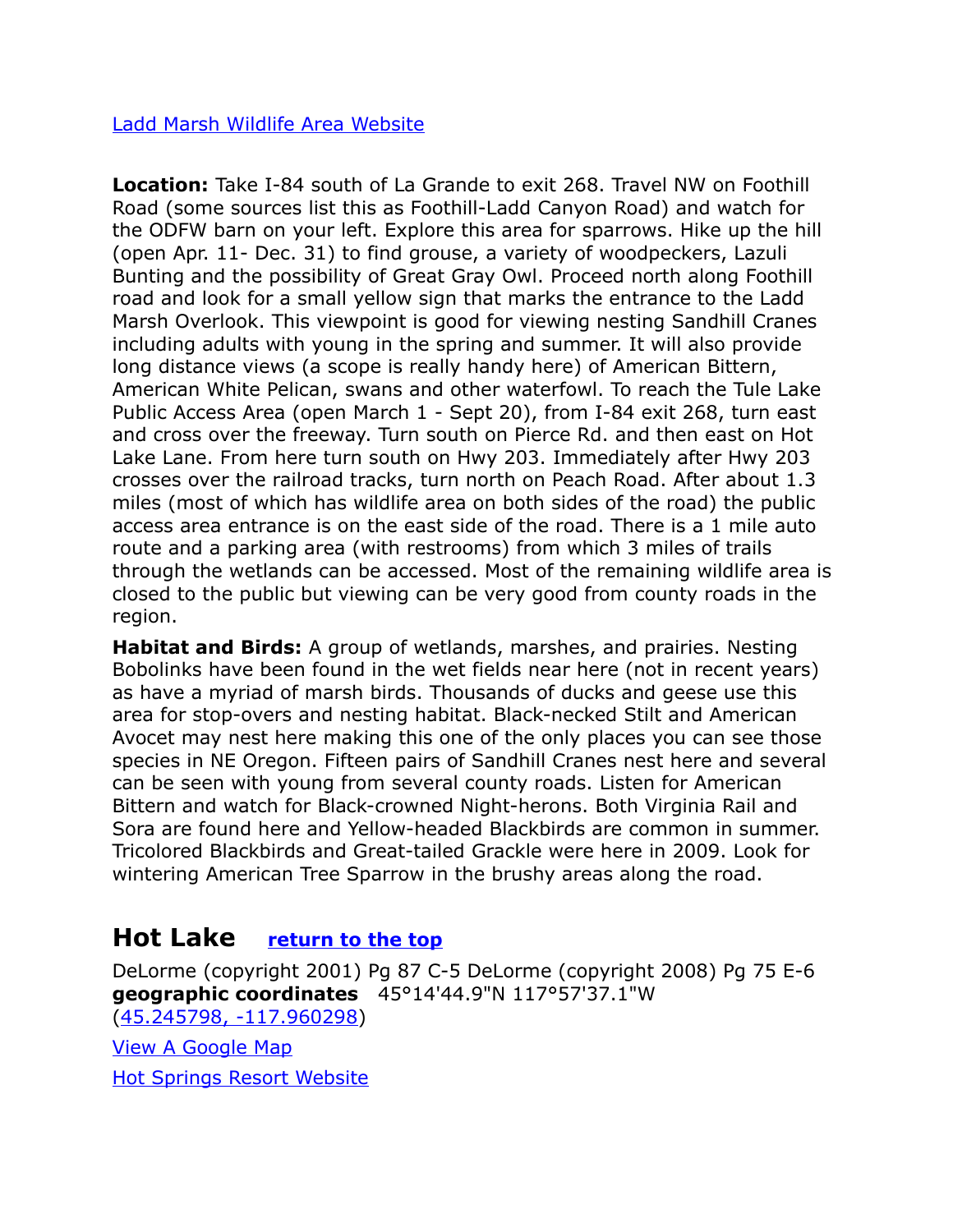**Location:** From La Grande, take I-84 exit 265 to Hwy 203 east (this is Adams Avenue). Take 203 for 5 miles to Hot Lake.

**Habitat and Birds:** These lakes are the remnants of a much larger lake system that used to exist in this valley. Waterfowl move between the Hot Lakes and Ladd Marsh. Ducks, geese, shorebirds, and waders all gather here in good numbers.

## <span id="page-12-2"></span>**COVE AREA**

## <span id="page-12-1"></span>**High Valley Road [return to the top](#page-0-0)**

DeLorme (copyright 2001) Pg 87 C-5 DeLorme (copyright 2008) Pg 75 E-7 **geographic coordinates** 45°17'49.4"N 117°49'07.8"W [\(45.297054, -117.818820\)](https://www.google.com/maps/place/45%C2%B017)

[View A Google Map](http://maps.google.com/maps/ms?hl=en&ie=UTF8&msa=0&ll=45.212036,-117.671814&spn=0.384083,1.056747&z=11&msid=108036481085398338899.000477e3e4804ba2fdf4b)

**Location:** This road travels south from Cove and follows the edge of the Grande Ronde Valley to the community of Union. From Cove (see below), travel west on Hwy 237 (Main Street in town). Just after leaving Cove, look for High Valley Road on the left side of the road. It's about 9 miles to Union.

**Habitat and Birds:** Open scrub, riparian areas, and farmland. This road can be productive in spring and summer for raptors, waders, migrants, both Eastern & Western Kingbirds, and Bobolinks. Snow Bunting is sometimes seen here in winter.

## <span id="page-12-0"></span>**Cove & Vicinity [return to the top](#page-0-0)**

**DeLorme (copyright 2001)** Pg 87 C-5 DeLorme (copyright 2008) Pg 75 E-7 **geographic coordinates** 45°17'48.3"N 117°48'34.5"W [\(45.296759, -117.809591\)](https://www.google.com/maps/place/45%C2%B017)

#### [View A Google Map](http://maps.google.com/maps/ms?hl=en&ie=UTF8&msa=0&ll=45.212036,-117.671814&spn=0.384083,1.056747&z=11&msid=108036481085398338899.000477e3e4804ba2fdf4b)

**Location:** Cove is 15 miles east of La Grande on Hwy 237. From La Grande, take I-84 exit 261 to Hwy 82 east (this is Island Avenue). Travel 1.7 miles to Island City and go straight on Hwy 237. Travel another 13 miles to Cove. The town itself can offer some good birding especially in winter. Follow 237 through town and it loops around to the west for a distance. There are several large ponds (including the Cove sewage ponds) on the west side of Cove along Hwy 237. Explore the farmland to the east of Cove. The Eagle Cap Wilderness is directly east of this region.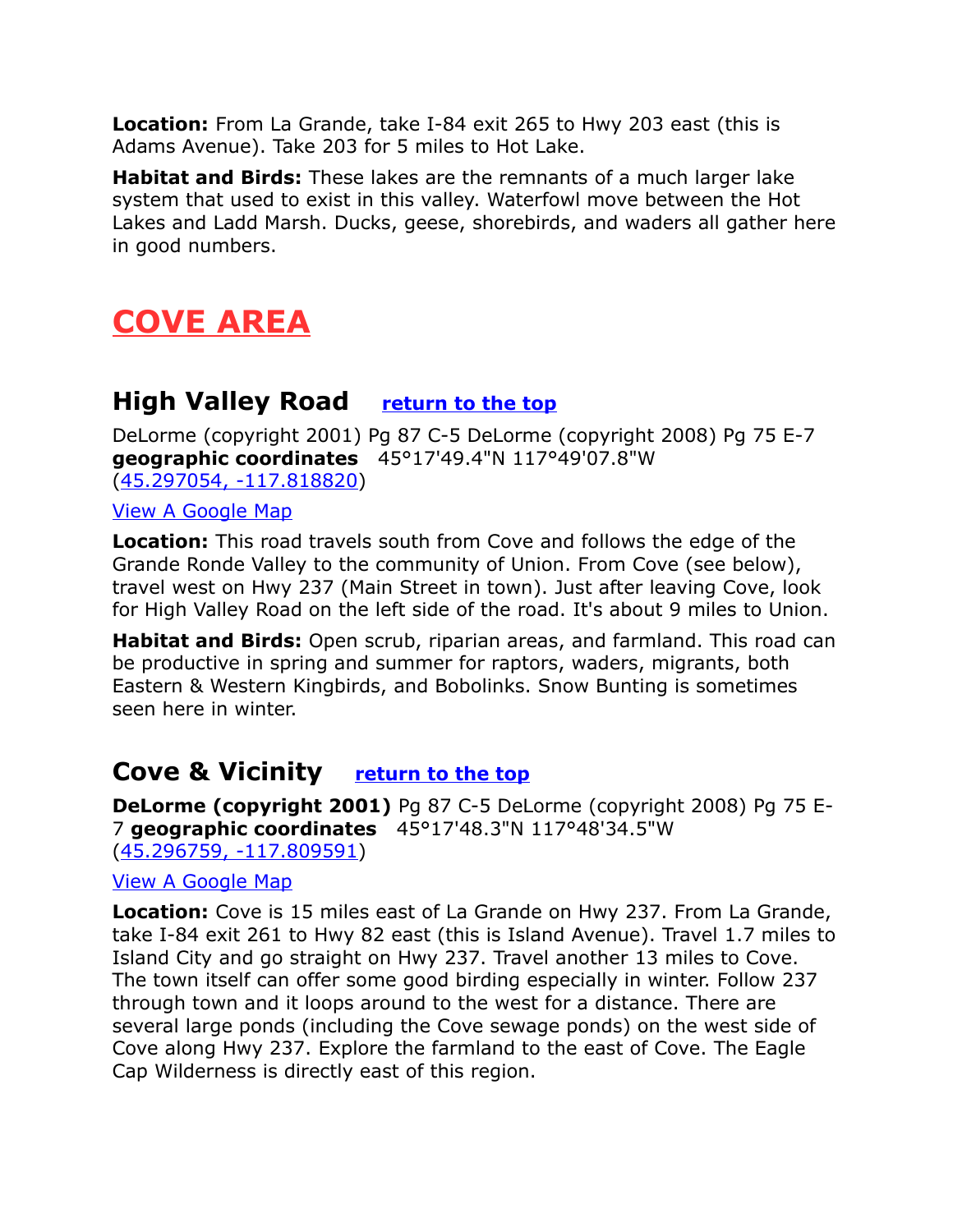**Habitat and Birds:** Small towns like Cove can be attractive to migrants during spring and fall as well as winter birds who stop to feed on the ornamental trees in the town. White-winged Dove was found here in 2005 and again in 2008. Search the farmland around Cove for raptors and sparrows and be sure to visit the ponds west of town. There are several good birding sites around Cove (most are listed in this site guide) and you could easily make Cove a central hub for various excursions in the area.

#### <span id="page-13-0"></span>**Moss Springs Guard Station and Campground [return to the top](#page-0-0)**

DeLorme (copyright 2001) Pg 87 C-6 DeLorme (copyright 2008) Pg 75 E-7 **geographic coordinates** 45°16'28.5"N 117°40'44.2"W [\(45.274572, -117.678935\)](https://www.google.com/maps/place/45%C2%B016)

[View A Google Map](http://maps.google.com/maps/ms?hl=en&ie=UTF8&msa=0&ll=45.212036,-117.671814&spn=0.384083,1.056747&z=11&msid=108036481085398338899.000477e3e4804ba2fdf4b)

[eBird Hotspot Checklist for Moss Springs Guard Station](http://ebird.org/ebird/hotspot/L1393306?yr=all&m=&rank=mrec)

**Location:** From La Grande, take Hwy 82 to Island City, Hwy 237 East towards Cove. From Cove, take County Rd. 65 (Mill Creek Rd.) east and then Forest Rd 6220. Moss Springs is located only 8 miles from the town of Cove and 21 miles from the City of La Grande. The campground is just about a mile east of the guard station. Take the Lodge Pole Trail from the Campground and hike as long as you like. Drive the side roads early in the morning for grouse.

**Habitat and Birds:**Forest of mixed conifers. In addition to the regular forest birds, Dusky and Spruce Grouse are seen here on occasion. This is one of the few sites in Union County where American Three-toed Woodpecker can sometimes be found.

## <span id="page-13-2"></span>**UNION AREA**

## <span id="page-13-1"></span>**Union [return to the top](#page-0-0)**

DeLorme (copyright 2001) Pg 87 D-5 DeLorme (copyright 2008) Pg 75 E-6 **geographic coordinates** 45°12'22.7"N 117°51'55.8"W [\(45.206311, -117.865499\)](https://www.google.com/maps/place/45%C2%B012)

#### [View A Google Map](http://maps.google.com/maps/ms?hl=en&ie=UTF8&msa=0&msid=108036481085398338899.000477f30620513da5599&ll=45.068671,-117.255707&spn=0.7701,2.113495&z=10)

**Location:** From La Grande, take I-84 exit 265 to Hwy 203 east. Take 203 for 10.4 miles to Union. Check out Union City Park in Central Union on the west side of Hwy 203/237 at Arch Street. If time permits, check out the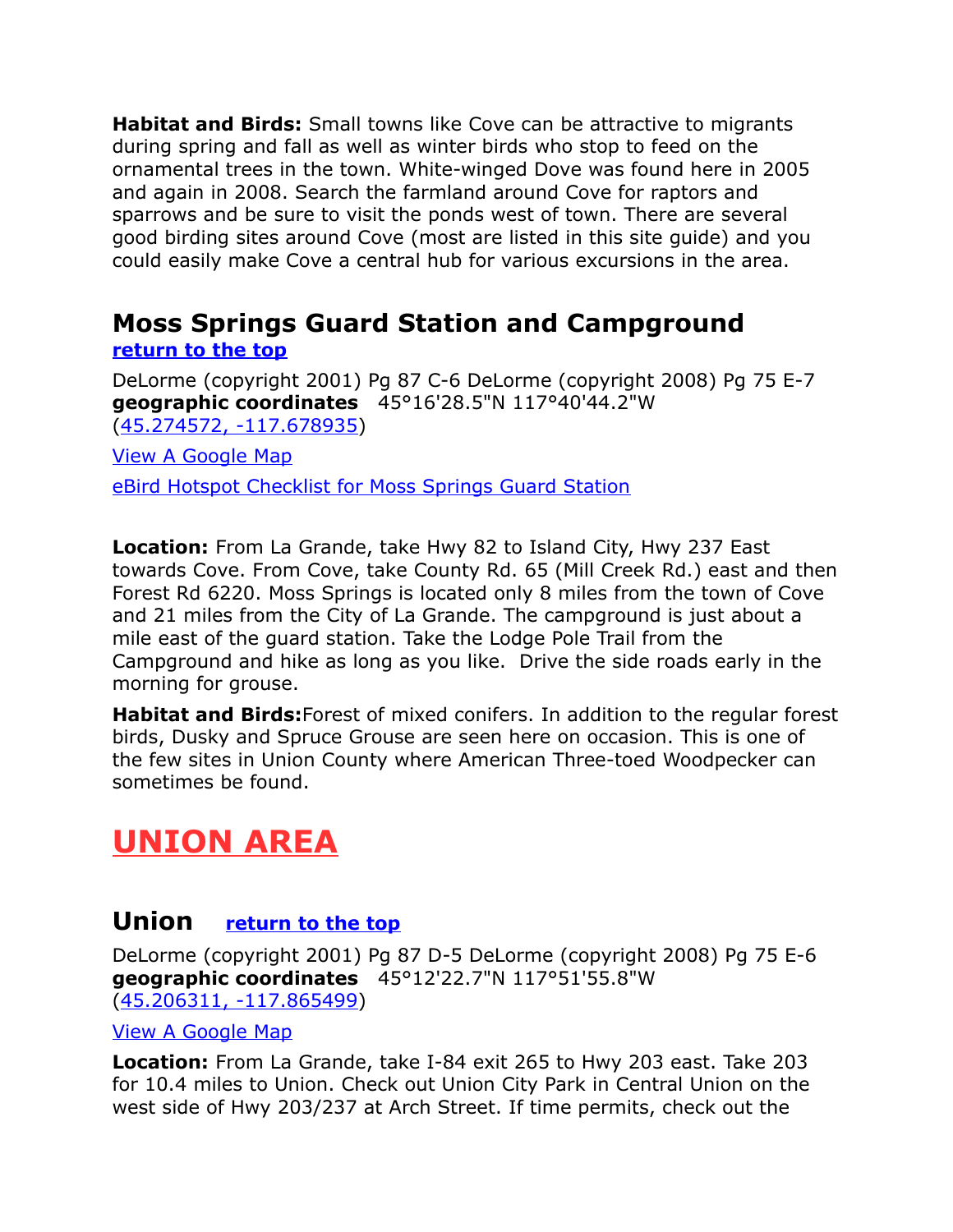Union Cemetery on the SE end of Union. Take 237 south from the junction with 203 and travel 4 blocks to Fulton Street. Turn left (east) and go 6 blocks to the cemetery. You might check in at Buffalo Peak Golf Course and ask permission to check the large ponds in the middle of the golf course. This is only recommended during the winter off-season when golfers are often absent.

**Habitat and Birds:** While far from common and not to be expected every year, gems like Common Redpoll, Bohemian Waxwing, Tree Sparrow, Pine Grosbeak, and Evening Grosbeak can be found around this town on winter days. Blue Jays have become nearly an annual species so keep an eye and ear out for local feeders.

## <span id="page-14-1"></span>**Medical Springs Hwy [return to the top](#page-0-0)**

DeLorme (copyright 2001) Pg 87 D-5 DeLorme (copyright 2008) Pg 75 E-6 **geographic coordinates** 45°12'30.0"N 117°51'05.5"W [\(45.208322, -117.851539\)](https://www.google.com/maps/place/45%C2%B012)

#### [View A Google Map](http://maps.google.com/maps/ms?hl=en&ie=UTF8&msa=0&msid=108036481085398338899.000477f30620513da5599&ll=45.068671,-117.255707&spn=0.7701,2.113495&z=10)

**Location:** From the town of Union, travel SE on Hwy 203. This is the Medical Springs Hwy. It leaves the county at about 23 miles south of Union just past the community of Medical Springs. Stop in at Catherine Creek State Park and the North Fork of Catherine Creek (see below).

**Habitat and Birds:** Tall pines and riparian areas. Look for mountain species like grouse, Accipiters, Vaux's Swift, Rufous & Calliope Hummingbirds. Woodpeckers include Hairy, Northern Flicker, Red-naped Sapsucker, Downy, and Pileated. Red and White-breasted Nuthatches are common as are Mountain Chickadees and Brown Creeper. Flycatchers include Dusky, Hammond's, and "Western" (the distribution of Cordilleran and Pacific-slope Flycatcher is uncertain in Union County). Winter Wrens are here year round and Brown-headed Cowbirds can be found in summer. Western Tanagers, Hermit Thrush, Veery, Western & Mountain Bluebirds are all here. Gray Catbirds are possible in the riparian strips and Yellow-breasted Chats hide in the thickets. Listen for both Cassin's and Warbling Vireos.

Warblers include Yellow, Yellow-rumped, Townsend's, and a possibility of American Redstart. Spotted Towhee, Chipping Sparrow, Lincoln's Sparrow, Fox Sparrow, and Dark-eyed Junco are here. Black-headed Grosbeaks and Evening Grosbeaks can be found along with Cassin's Finches and Lazuli Bunting. Watch for flocks of Pine Siskins and Red Crossbills.

## <span id="page-14-0"></span>**Catherine Creek State Park [return to the top](#page-0-0)**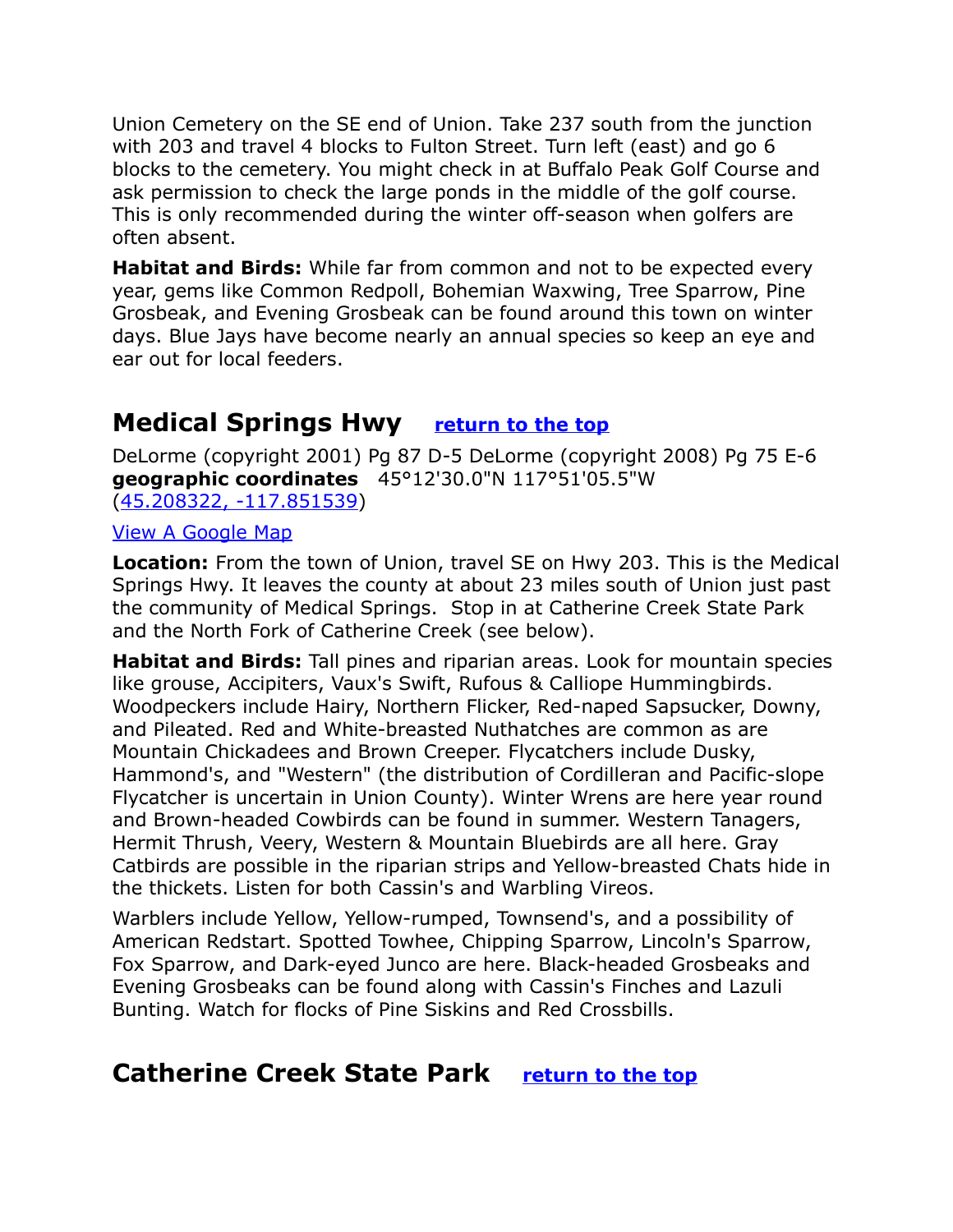**DeLorme (copyright 2001)** Pg 87 D-5 DeLorme (copyright 2008) Pg 75 F-7 **geographic coordinates** 45°09'10.1"N 117°44'26.9"W [\(45.152795, -117.740818\)](https://www.google.com/maps/place/45%C2%B009)

[View A Google Map](http://maps.google.com/maps/ms?hl=en&ie=UTF8&msa=0&msid=108036481085398338899.000477f30620513da5599&ll=45.068671,-117.255707&spn=0.7701,2.113495&z=10)  [eBird Hotspot Checklist for Catherine Creek State Park](http://ebird.org/ebird/hotspot/L2932669?yr=all&m=&rank=mrec)  [State Park Brochure](http://oregonstateparks.org/index.cfm?do=parkPage.dsp_parkPage&parkId=11)

**Location:** From Central Union, take Hwy 203 east and south for a little over 8 miles to Catherine Creek State Park. Hike the Rock Springs, Huckleberry, and Salt Trails and nearby Ames Creek and Ames Springs are worth exploring.

**Habitat and Birds:** Tall pines and riparian areas. Look for mountain species like grouse, Accipiters, Vaux's Swift, Rufous & Calliope Hummingbirds. Woodpeckers include Hairy, Northern Flicker, Red-naped Sapsucker, Downy, and Pileated. Red and White-breasted Nuthatches are common as are Mountain Chickadees and Brown Creeper. Flycatchers include Dusky, Hammond's, and "Western" (the distribution of Cordilleran and Pacific-slope Flycatcher is uncertain in Union County). Winter Wrens are here year round and Brown-headed Cowbirds can be found in summer. Western Tanagers, Hermit Thrush, Veery, Western & Mountain Bluebirds are all here. Gray Catbirds are possible in the riparian strips and Yellow-breasted Chats hide in the thickets. Listen for both Cassin's and Warbling Vireos. Warblers include Yellow, Yellow-rumped, Townsend's, and a possibility of American Redstart. Spotted Towhee, Chipping Sparrow, Lincoln's Sparrow, Fox Sparrow, and Dark-eyed Junco are here. Black-headed Grosbeaks and Evening Grosbeaks can be found along with Cassin's Finches and Lazuli Bunting. Watch for flocks of Pine Siskins and Red Crossbills.

## <span id="page-15-0"></span>**North Fork Catherine Creek [return to the top](#page-0-0)**

DeLorme (copyright 2001) Pg 87 D-6 DeLorme (copyright 2008) Pg 75 F-7 **geographic coordinates** 45°09'14.3"N 117°36'58.2"W [\(45.153960, -117.616173\)](https://www.google.com/maps/place/45%C2%B009)

#### [View A Google Map](http://maps.google.com/maps/ms?hl=en&ie=UTF8&msa=0&msid=108036481085398338899.000477f30620513da5599&ll=45.068671,-117.255707&spn=0.7701,2.113495&z=10)

**Location:** From Union, go 11 miles SE on OR 203 and turn left on Catherine Creek Lane (FR 7785). Go 5.7 miles to the road's end and take the trail.

**Habitat and Birds:** Tall pines and riparian areas. Look for mountain species like grouse, Accipiters, Vaux's Swift, Rufous & Calliope Hummingbirds. Woodpeckers include Hairy, Northern Flicker, Red-naped Sapsucker, Downy, and Pileated. Red and White-breasted Nuthatches are common as are Mountain Chickadees and Brown Creeper. Flycatchers include Dusky, Hammond's, and "Western" (the distribution of Cordilleran and Pacific-slope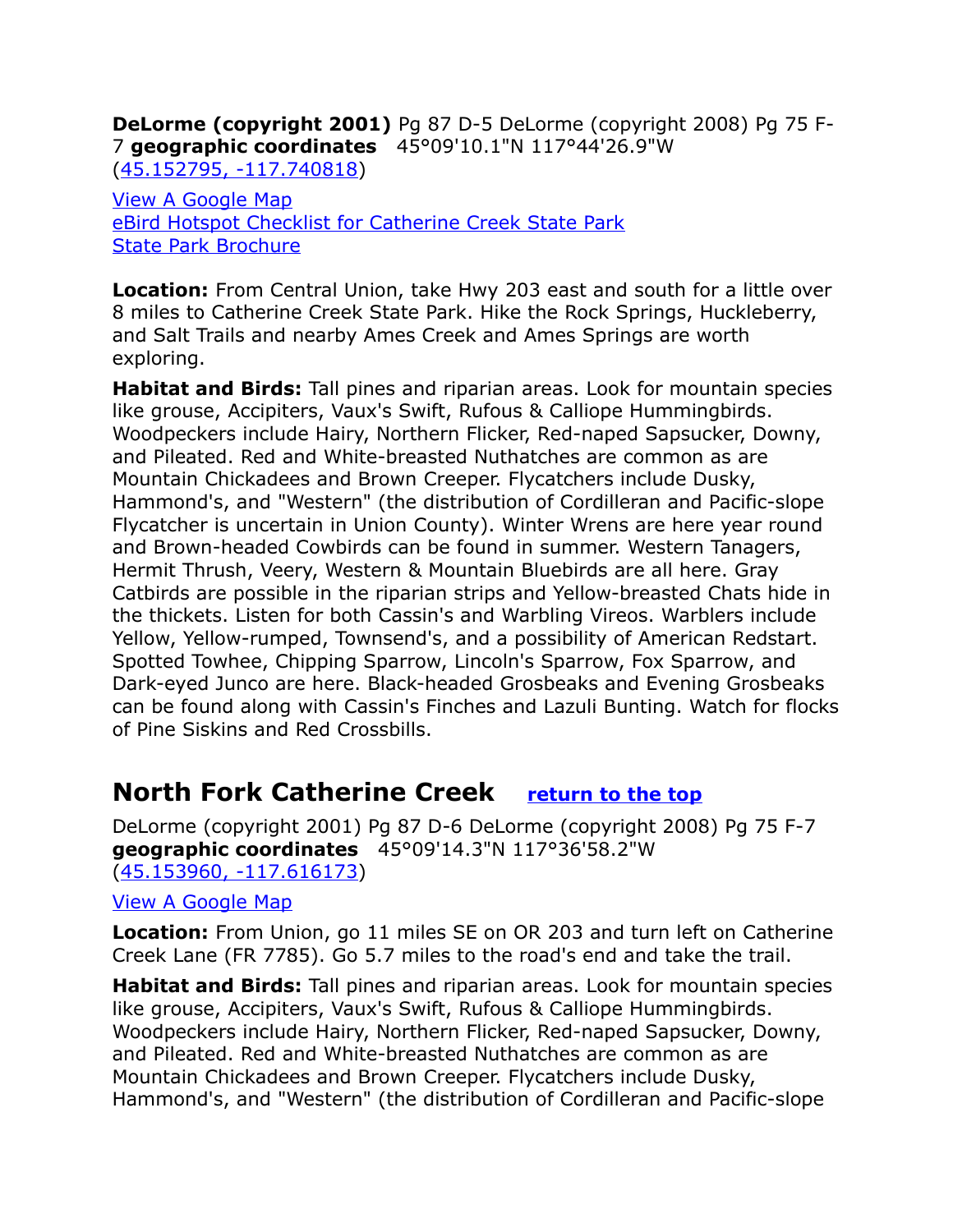Flycatcher is uncertain in Union County). Winter Wrens are here year round and Brown-headed Cowbirds can be found in summer. Western Tanagers, Hermit Thrush, Veery, Western & Mountain Bluebirds are all here. Gray Catbirds are possible in the riparian strips and Yellow-breasted Chats hide in the thickets. Listen for both Cassin's and Warbling Vireos. Warblers include Yellow, Yellow-rumped, Townsend's, and a possibility of American Redstart. Spotted Towhee, Chipping Sparrow, Lincoln's Sparrow, Fox Sparrow, and Dark-eyed Junco are here. Black-headed Grosbeaks and Evening Grosbeaks can be found along with Cassin's Finches and Lazuli Bunting. Watch for flocks of Pine Siskins and Red Crossbills.

## <span id="page-16-2"></span>**SOUTHWEST UNION**

## <span id="page-16-1"></span>**Pilcher Creek Lake and Campground [return to the top](#page-0-0)**

DeLorme (copyright 2001) Pg 86 D-4 DeLorme (copyright 2008) Pg 74 F-5 **geographic coordinates** 45°02'23.3"N 118°04'38.4"W [\(45.039805, -118.077334\)](https://www.google.com/maps/place/45%C2%B002)

[View A Google Map](http://maps.google.com/maps/ms?hl=en&ie=UTF8&msa=0&ll=45.043448,-117.280426&spn=0.770439,2.113495&z=10&msid=108036481085398338899.000477e3fcbcf41eeb5ff)

**Location:** About 22 miles south of La Grande on I-84, take the North Powder exit 285 and travel west on North Powder River Road (called River Lane on some maps). Go about 7.8 miles on North Powder River Road and look for a road to the right marked Tucker Flat Road. The reservoir is down this road about 2 miles.

**Habitat and Birds:** Lake with associated forest. Look for divers and dabblers like Bufflehead, Common and Barrow's Goldeneye, Hooded Merganser, Mallard, Cinnamon Teal, and many others. Grebes and loons may stop over here in migration and geese can visit here as well.There is a Bald Eagle nest on the hill on the southeast side of the reservoir that can be scoped from the west parking area.

## <span id="page-16-0"></span>**Wolf Creek Reservoir [return to the top](#page-0-0)**

DeLorme (copyright 2001) Pg 86 D-4 DeLorme (copyright 2008) Pg 75 F-6 **geographic coordinates** 45°03'16.1"N 118°00'59.6"W [\(45.054471, -118.016547\)](https://www.google.com/maps/place/45%C2%B003)

[View A Google Map](http://maps.google.com/maps/ms?hl=en&ie=UTF8&msa=0&ll=45.043448,-117.280426&spn=0.770439,2.113495&z=10&msid=108036481085398338899.000477e3fcbcf41eeb5ff)

**Location:** About 20 miles south of La Grande on I-84, take exit 283 and travel west on Wolf Creek Lane. The reservoir is 11.5 miles down this road.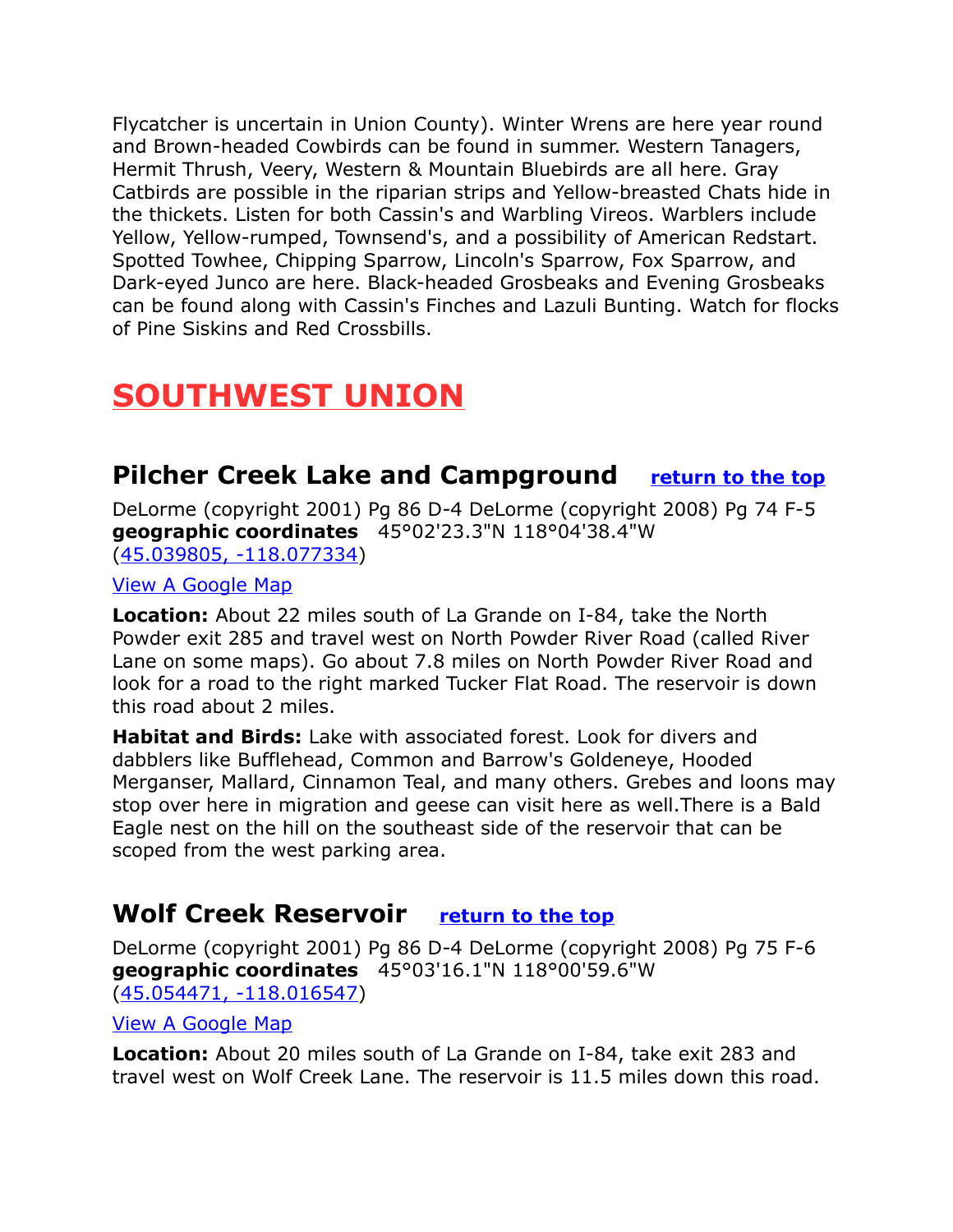**Habitat and Birds:** Mountain Lake with associated forest. Look for divers and dabblers like Bufflehead, Common and Barrow's Goldeneye, Hooded Merganser, Mallard, Cinnamon Teal, and many others. Grebes and loons may stop over here in migration and geese can visit here as well.

## <span id="page-17-1"></span>**La Grande Reservoir [return to the top](#page-0-0)**

DeLorme (copyright 2001) Pg 86 D-4 DeLorme (copyright 2008) Pg 74 F-5 **geographic coordinates** 45°08'23.0"N 118°12'22.4"W [\(45.139716, -118.206232\)](https://www.google.com/maps/place/45%C2%B008)

#### [View A Google Map](http://maps.google.com/maps/ms?hl=en&ie=UTF8&msa=0&msid=108036481085398338899.000477f8ad7681b3cfe8c&ll=45.087096,-117.765198&spn=0.447949,1.234589&z=10)

**Location:** From Interstate 84 eastbound, take exit 270 (Ladd Creek). There is no exit from the westbound side, nor is there a return to the freeway eastbound from this exit. One can exit from the freeway eastbound and return to the freeway westbound (toward La Grande). From the off-ramp, the pavement ends in less than 0.25 miles as the road becomes Forest Road 4300. Follow the 4300 road for about 5.6 miles past Ladd Canyon Pond, known locally as "the beaver pond," and to the junction with the 4305. This junction can be confusing because to stay on the 4300, one must make a hard left turn while to "turn" onto the 4305, one must continue straight ahead. Take the 4305 and follow it for about 14.7 miles. The road into the watershed and the reservoir, road 270, is on the south side of the 4305 and is gated. Road 4305 is closed about 200 feet beyond the 270. Even if the gate is open, it is closed to motor vehicles; the road is sometimes used by administrative personnel. Park here but do not block the gate. It is only a mile and a half or so to the reservoir as the gray jay flies but following the road on foot it is about 2.2 miles. The hike from the gate to the reservoir includes a total of 546 feet in elevation gain and 65 feet of descent for a net gain of 481 feet. The Reservoir gets regular, if not heavy, use by anglers during summer and the watershed overall gets a lot of use by hunters, both archers and rifle hunters so one should consider wearing blaze orange during hunting seasons.

**Habitat and Birds:** Lake with associated forest. Look for divers and dabblers like Bufflehead, Common and Barrow's Goldeneye, Hooded Merganser, Mallard, Cinnamon Teal, and many others. Grebes and loons may stop over here in migration and geese can visit here as well.

## <span id="page-17-0"></span>**Shaw Reservoir [return to the top](#page-0-0)**

DeLorme (copyright 2001) Pg 87 D-5 DeLorme (copyright 2008) Pg 75 F-6 **geographic coordinates** 45°05'40.8"N 117°59'25.8"W [\(45.094654, -117.990494\)](https://www.google.com/maps/place/45%C2%B005)

[View A Google Map](http://maps.google.com/maps/ms?hl=en&ie=UTF8&msa=0&msid=108036481085398338899.000477f8ad7681b3cfe8c&ll=45.087096,-117.765198&spn=0.447949,1.234589&z=10)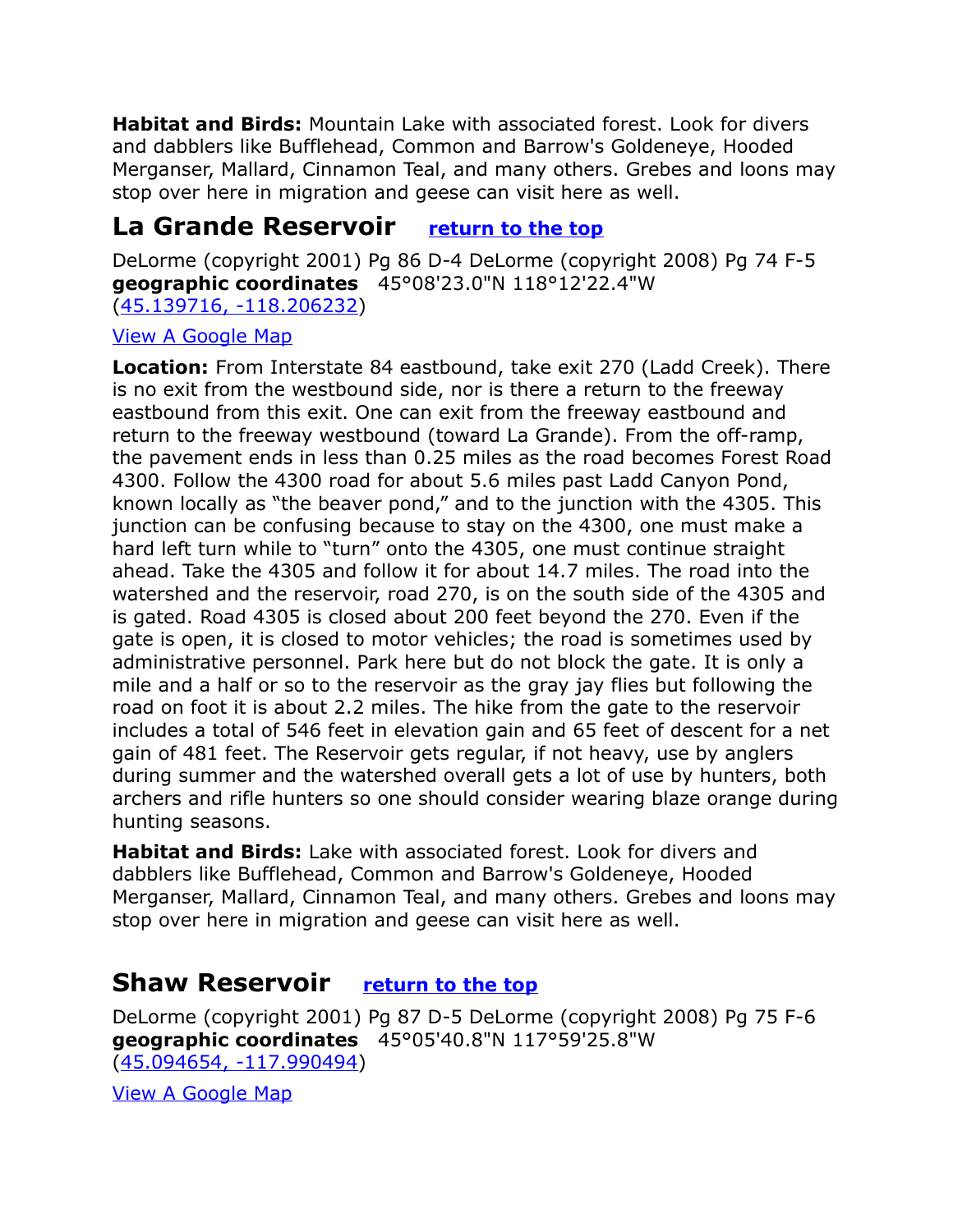**Location:** About 15 miles south of La Grande on I-84, take exit 278 and go east for a short distance to Ladd Canyon-North Powder Road. Take this road south for a couple of miles to McCanse Lane which goes over the freeway. Take McCanse west for 1.8 miles to the entrance of Shaw Reservoir.

**Habitat and Birds:** Lake with associated forest. Look for divers and dabblers like Bufflehead, Common and Barrow's Goldeneye, Hooded Merganser, Mallard, Cinnamon Teal, and many others. Grebes and loons may stop over here in migration and geese can visit here as well.

## <span id="page-18-2"></span>**SOUTHEAST UNION**

### <span id="page-18-1"></span>**Jimmy Creek Reservoir [return to the top](#page-0-0)**

DeLorme (copyright 2001) Pg 87 D-5 DeLorme (copyright 2008) Pg 75 F-6 **geographic coordinates** 45°04'46.6"N 117°53'39.8"W [\(45.079610, -117.894397\)](https://www.google.com/maps/place/45%C2%B004)

[View A Google Map](http://maps.google.com/maps/ms?hl=en&ie=UTF8&msa=0&ll=45.043448,-117.280426&spn=0.770439,2.113495&z=10&msid=108036481085398338899.000477e3fcbcf41eeb5ff)

**Location:** From North Powder in southern Union County, take Hwy 237 (La Grande-Baker Hwy) for 2.25 miles to Jimmy Creek Road. Take Jimmy Creek Rd. for 1.5 miles and turn right onto the access road to the dam at Jimmy Creek Reservoir. Scope the lake from the dam.

**Habitat and Birds:** Look for divers and dabblers like Bufflehead, Common and Barrow's Goldeneye, Hooded Merganser, Mallard, Cinnamon Teal, and many others. Grebes and loons may stop over here in migration and geese can visit here as well.

## <span id="page-18-0"></span>**Telocaset Lane [return to the top](#page-0-0)**

DeLorme (copyright 2001) Pg 87 D-5 DeLorme (copyright 2008) Pg 75 F-7 **geographic coordinates** 45°05'00.3"N 117°48'57.4"W [\(45.083419, -117.815946\)](https://www.google.com/maps/place/45%C2%B005)

#### [View A Google Map](http://maps.google.com/maps/ms?hl=en&ie=UTF8&msa=0&ll=45.043448,-117.280426&spn=0.770439,2.113495&z=10&msid=108036481085398338899.000477e3fcbcf41eeb5ff)

**Location:** From Union, travel south on Hwy 237 for about 8 miles (check out the big pond at about 7 miles). Telocaset Lane goes 1.8 miles and then crosses the railroad tracks. Eventually it runs about 10 miles in a southeastern direction and ultimately hooks up with Hwy 203.

**Habitat and Birds:** Telocaset Lane goes through dry canyons, riparian strips, and farmland. Look for Chukar, Gray Partridge, Canyon Wren, and sage species. Rough-legged Hawks are common most winters. Wind farms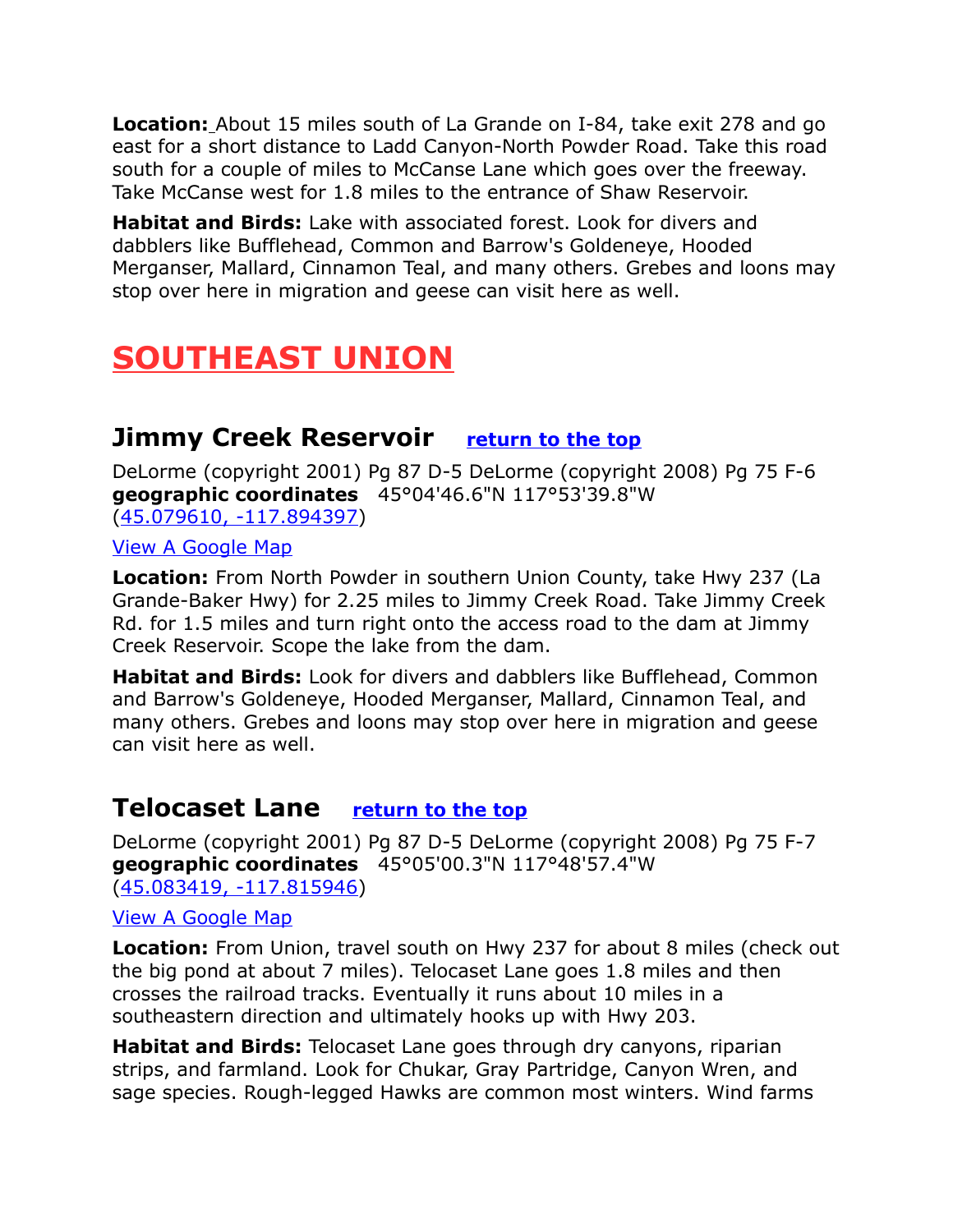have been established in this area and it is unclear what that might mean to bird populations on Telocaset Lane. Don't miss a side trip to Reeves Mt Road (see below).

## <span id="page-19-1"></span>**Reeves Mountain Road [return to the top](#page-0-0)**

DeLorme (copyright 2001) Pg 87 D-5 DeLorme (copyright 2008) Pg 75 F-7 **geographic coordinates** 45°03'35.4"N 117°47'11.5"W [\(45.059841, -117.786516\)](https://www.google.com/maps/place/45%C2%B003)

[View A Google Map](http://maps.google.com/maps/ms?hl=en&ie=UTF8&msa=0&ll=45.043448,-117.280426&spn=0.770439,2.113495&z=10&msid=108036481085398338899.000477e3fcbcf41eeb5ff)

**Location:** From Union, travel south on Hwy 237 for about 8 miles (check out the big pond at about 7 miles). Telocaset Lane goes 1.8 miles and then crosses the railroad tracks. Take Telocaset 2.5 more miles and look for Reeves Mountain Road to the left. Take this road into the mountains for several miles. Check out the pond at  $45.087757, -117.706289$ . It will hook up with the 2034 road (north of the pond [45.093960, -117.710876\)](https://www.google.com/maps/place/45%C2%B005)which will eventually end at Hwy 203. A forest service map is recommended for this area as there are many side roads and the main track can become somewhat confusing.

**Habitat and Birds:** Look for mountain species like grouse, Accipiters, Vaux's Swift, Rufous & Calliope Hummingbirds. Woodpeckers include Hairy, Northern Flicker, Red-naped Sapsucker, Downy, and Pileated. Red and Whitebreasted Nuthatches are common as are Mountain Chickadees and Brown Creeper. Flycatchers include Dusky, Hammond's, and "Western" (the distribution of Cordilleran and Pacific-slope Flycatcher is uncertain in Union County). Winter Wrens are here year round and Brown-headed Cowbirds can be found in summer. Western Tanagers, Hermit Thrush, Veery, Western & Mountain Bluebirds are all here. Gray Catbirds are possible in the riparian strips and Yellow-breasted Chats hide in the thickets. Listen for both Cassin's and Warbling Vireos. Warblers include Yellow, Yellow-rumped, Townsend's, and a possibility of American Redstart. Spotted Towhee, Chipping Sparrow, Lincoln's Sparrow, Fox Sparrow, and Dark-eyed Junco are here. Blackheaded Grosbeaks and Evening Grosbeaks can be found along with Cassin's Finches and Lazuli Bunting. Watch for flocks of Pine Siskins and Red Crossbills.

## <span id="page-19-0"></span>**Thief Valley Reservoir [return to the top](#page-0-0)**

DeLorme (copyright 2001) Pg 87 D-5 DeLorme (copyright 2008) Pg 75 F-7 **geographic coordinates** 45°01'32.7"N 117°47'19.7"W [\(45.025749, -117.788809\)](https://www.google.com/maps/place/45%C2%B001)

[View A Google Map](http://maps.google.com/maps/ms?hl=en&ie=UTF8&msa=0&ll=45.043448,-117.280426&spn=0.770439,2.113495&z=10&msid=108036481085398338899.000477e3fcbcf41eeb5ff)